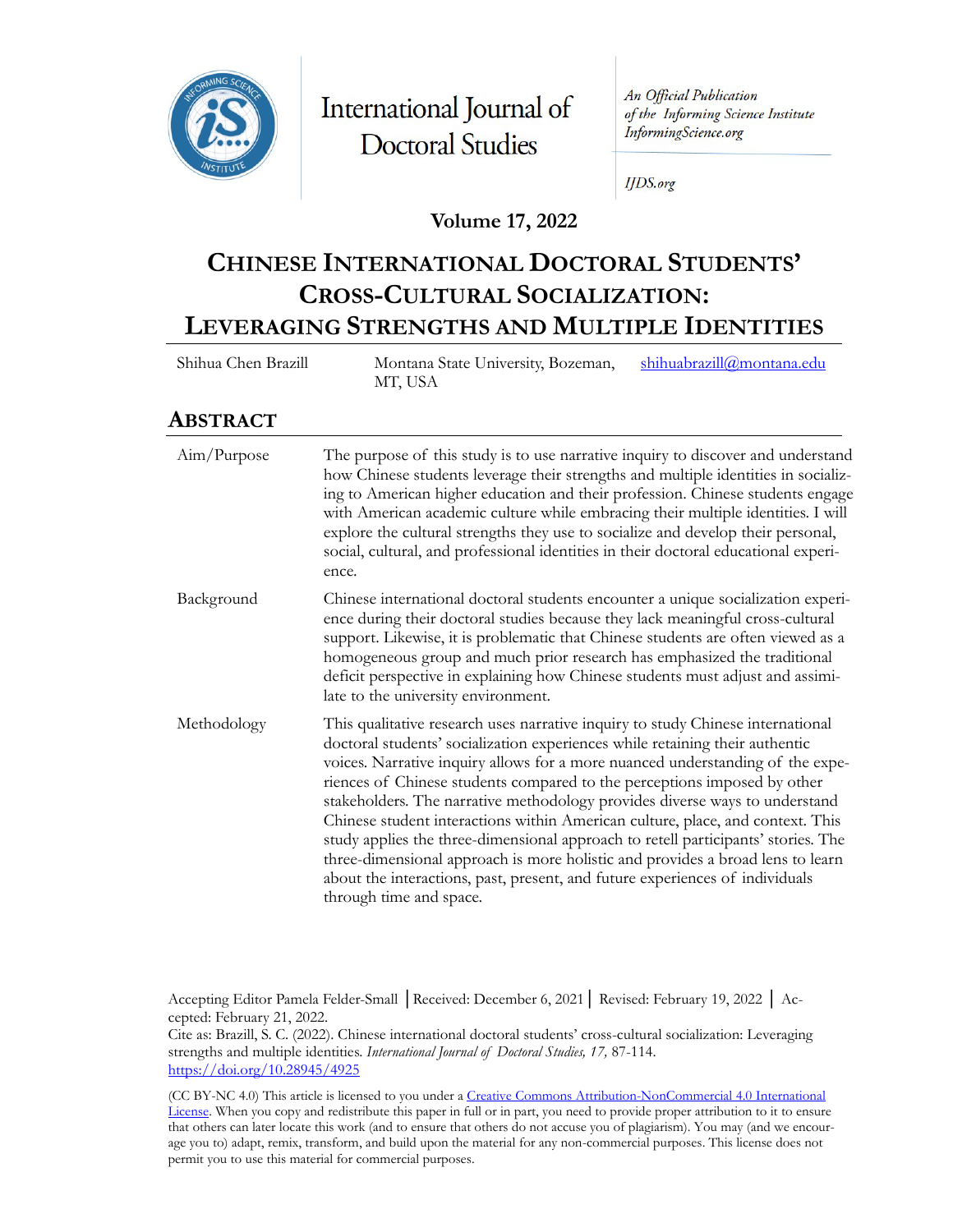#### Chinese International Doctoral Students' Cross-Cultural Socialization

| Contribution                         | This research shifts the narrative from the deficit view to a strength-based per-<br>spective as to how Chinese international doctoral students can rely on their cul-<br>tural values and multiple identities as strengths to succeed academically, socially,<br>and emotionally.                                                                                                                                                                                                                                                                                                                                                   |
|--------------------------------------|--------------------------------------------------------------------------------------------------------------------------------------------------------------------------------------------------------------------------------------------------------------------------------------------------------------------------------------------------------------------------------------------------------------------------------------------------------------------------------------------------------------------------------------------------------------------------------------------------------------------------------------|
| Findings                             | Findings related to the literature in two important ways. First, findings support<br>how the six cultural strengths of Yosso's community cultural wealth apply to<br>Chinese international doctoral students. Chinese students' stories align with<br>these strengths and through these strengths, they explore and develop their per-<br>sonal, social, cultural, and professional identity. Second, Chinese students' stories<br>as a counternarrative challenged and contradicted the essentialist view and mis-<br>conception that Chinese students are a homogenous group personally, socially,<br>culturally, or academically. |
| Recommendations<br>for Practitioners | The findings from this study offer insight for practitioners into what institutions<br>and departments might do to support Chinese international doctoral students in<br>their socialization journey. It is vital to support the whole student through un-<br>derstanding their multiple identities.                                                                                                                                                                                                                                                                                                                                 |
| Recommendations<br>for Researchers   | Chinese students and other diverse learners may benefit from peer and faculty<br>mentors in different ways. Therefore, understanding the unique cross-cultural<br>socialization needs and strength-based perspective will help tailor social activities<br>and inclusive learning environments.                                                                                                                                                                                                                                                                                                                                      |
| Impact on Society                    | The current political, economic, and social relationships between the U.S. and<br>China make it vital for American institutions to consider Chinese international<br>doctoral students' cross-cultural socialization journey.                                                                                                                                                                                                                                                                                                                                                                                                        |
| Future Research                      | Though it is hoped that this study is transferable, specific issues of how it can<br>be generalized to other Chinese international doctoral students in other areas of<br>the U.S. are beyond the scope of this study. Future research might explore how<br>Chinese International doctoral students' socialization experiences differ depend-<br>ing on where they study in the U.S.                                                                                                                                                                                                                                                 |
| Keywords                             | doctoral socialization, Chinese international doctoral students, cross-cultural so-<br>cialization, narrative inquiry, multiple identities, strength-based perspective                                                                                                                                                                                                                                                                                                                                                                                                                                                               |

## **INTRODUCTION**

The United States (U.S.) has long been the top country for international students, including Chinese international doctoral students. According to the International Education Exchange (IEE, 2020), China is the leading country in sending students to the U.S., with 372,532 in the 2019-2020 school year (before the COVID-19 pandemic), which accounted for 35% of international students and brought over \$16 billion. However, there is a significant flattening or even decline in the numbers of Chinese students attending U.S. universities due to the Trump administration's visa restrictions (Voice of America, 2019).

The focus of this research on Chinese international doctoral students' cross-cultural socialization experiences is significant for several reasons. Chinese international doctoral students positively contribute to U.S. higher education through economic revenue, academic prestige, and institutional diversity. First, Chinese international doctoral students are critical to U.S. higher education in terms of benefits. According to the Institute of International Education, international students' tuition and fees contributed over \$44.7 billion to the U.S. economy in 2018 (Daiya, 2020). Most international students pay much higher tuition and fees than their local counterparts, and this economic contribution generates high revenues to U.S. local communities and higher education (De Wit, 2002). Second, Chinese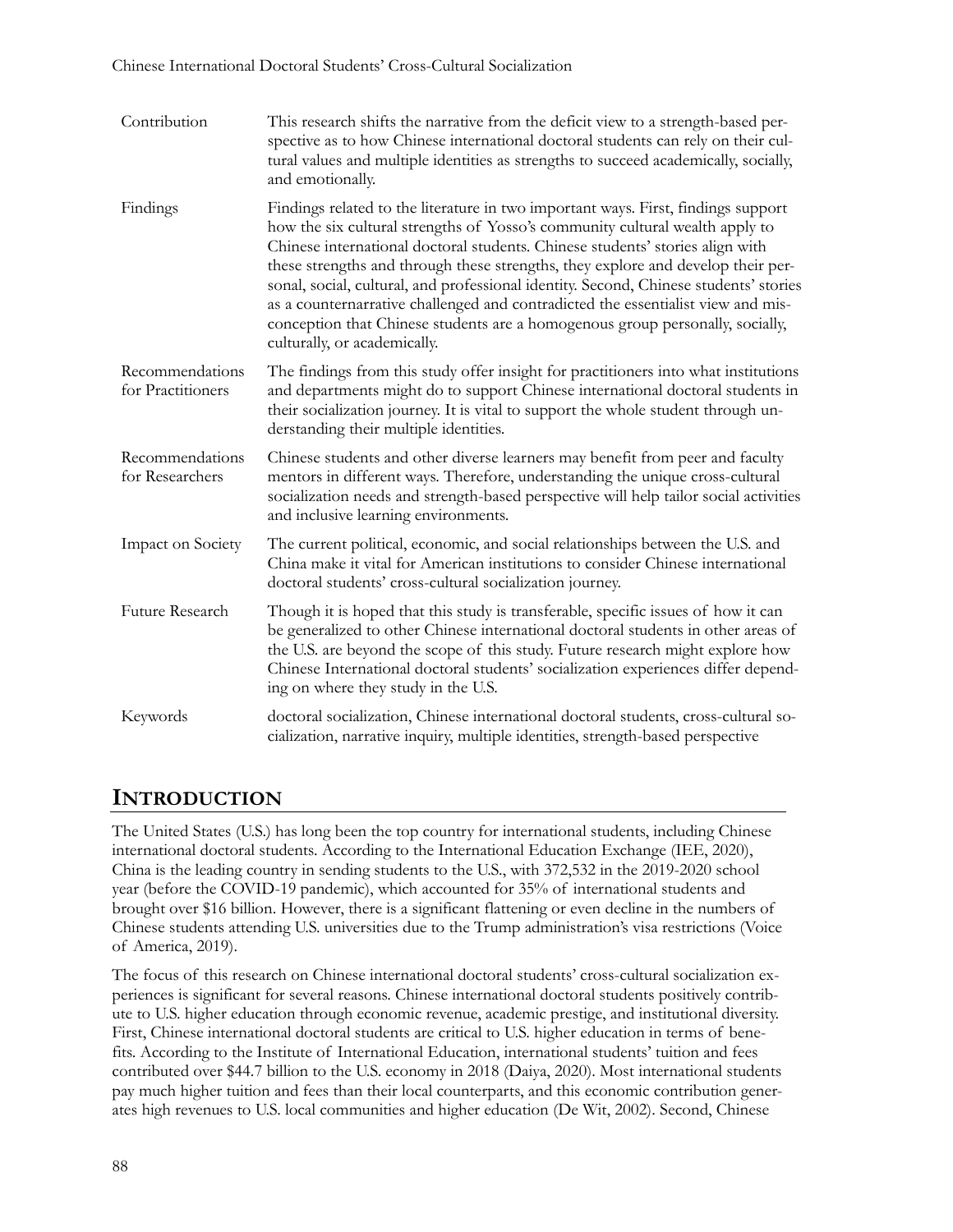international doctoral students contribute to academic prestige through diverse worldviews and research expertise. Indeed, most international graduate students are elite students in their home countries with high scores for Graduate Record Examinations and Test of English as a Foreign Language (Brazill, 2021). Moreover, these talented graduate students contribute to co-authored publications and federally funded research projects; these are important national contributions as well as vital socialization experiences (Véliz, 2020). Third, Chinese international doctoral students bring cultural diversity as well as engagement in civic participation, which in turn benefits the multiculturalism of universities and the greater community. For example, they may help faculty and peers to cultivate cultural humility, defined as an ongoing process of self-reflection of our experiences and assumptions by facilitating relationships with mutual empowerment, trust, and respect (Brazill, 2020; Foronda et al., 2015). According to Fisher-Borne et al. (2014), cultural humility moves beyond the term of cultural competence by allowing personal accountability in challenging institutional barriers that affect marginalized communities. Finally, the U.S. and China are two of the world's largest economies, and this bicultural exchange has the potential to impact the broader global markets through cultural learning, demystification, and stronger alliances (Y. A. Li et al., 2011).

Graduate education grew to become a major enterprise in American higher education (Golde & Walker, 2006; Walker et al., 2008). For several generations of Chinese families, the U.S. has been the top destination for study among Chinese international doctoral students because of its strong reputation and research innovation. The benefits of American Higher education for Chinese international doctoral students include enriching life experiences, self-cultivation, broadening perspectives in research, improving career prospects, and contributing to life betterment (Yang et al., 2017). Furthermore, international student mobility is an important part of globalization and it feeds the trend among institutions to recruit international graduate students (Ford & McMullin, 2016). International student mobility is molded through a web of intertwining contexts: external factors, institutional features, governmental influence, and individual preferences (Choudaha, 2021). Therefore, institutions must fulfill a dual mission by preparing graduate students for economic and professional success and educating students to participate in the global intellectual community (Nerad, 2010). International student mobility contributes to American universities with students from diverse cultures who learn global perspectives from each other (J. Zhou, 2015). Globalization has influenced U.S. graduate education through changes in the configuration of graduate programs and the development of socialization processes that lead to different outcomes for individual students (National Research Council, 2005). Last but not least, Chinese international doctoral students are an important source of research labor for U.S. research institutions (Brazill, 2021; Gong & Huybers, 2015) and constitute the largest number of international students receiving doctorates over the last decade.

The first opening up of China began in the early  $20<sup>th</sup>$  century and can be traced back to the establishment of the Republic in 1911 and John Dewey's visit to China in 1919 (Y. S. Li, 2000). This eventually led to many Chinese students coming to Cornell and other American universities for advanced study (O'Mara, 2012). Dewey's significant influence on the modernization of Chinese education and Chinese international students' enrollment in the U.S. all the way to the 21st century should not be underestimated (Bevis, 2013; Fesmire, 2019). Although Dewey's direct influence ended temporarily in 1949 when the Chinese Communist Party took over the country, after the second opening up in the 1970s Dewey again became well known among Chinese scholars and his work is still popularly taught in universities (Su, 1995).

Approximately fifty years after Dewey and more than twenty years after the Communist victory, President Richard Nixon visited China in 1972 to meet with Chairman Mao Ze Dong and Premier Zhou En Lai. The goal was to build peaceful relations and to re-establish international relations. He was the first U.S. president to visit the People's Republic of China since it was established in 1949. The two leaders agreed to expand cultural exchanges between their two nations (Y. S. Li, 2000). This was an important historical event because subsequently China's Reform and Opening Up Policy, which be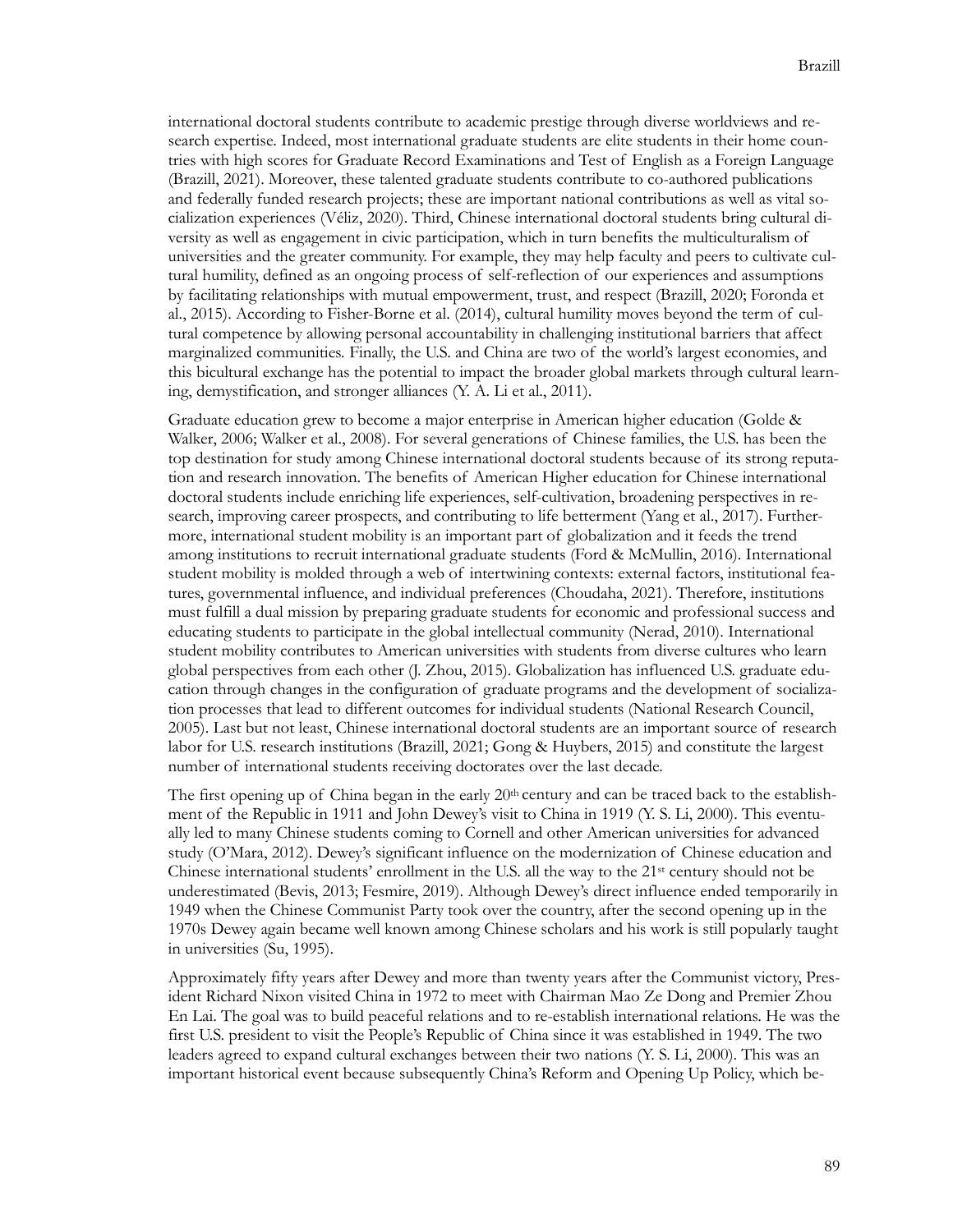gan in 1978 and was implemented by Vice Premier Deng Xiaoping, contributed greatly to international partnerships with U.S. institutions by sending multiple waves of Chinese students known as "sea turtles" to study in the U.S. and then return to China (Y. S. Li, 2000). Afterward, the first Chinese-American academic ties between Johns Hopkins University and Nanjing University were created to ensure strong quality for graduate programs. In addition, Yale and Cornell also collaborated with China to recruit Chinese international graduate students (Altbach, 2013).

Recently, the academic expansion and rise of China's research universities and graduate programs have led to the reduction of Chinese graduate students coming to the U.S. for study. Moreover, more than 800 private higher education institutions in China have enrolled more than 4 million students. The Chinese government-funded initiatives, such as the 985 Project and the 211 Project, provided funding to universities to develop world-class teaching and research by recruiting the best graduate students and scholars (Altbach, 2013). China is taking measures that will profoundly affect U.S. institutions, such as the continued expansion of graduate programs (Deardorff & van Gaalen 2012) and established incentive programs to encourage talented students to return to China from the U.S. (Altbach, 2013).

## PROBLEM STATEMENT

Chinese international doctoral students encounter a unique socialization experience during their doctoral studies because they often lack meaningful cross-cultural support (W. Li & Collins, 2018; Zhang, 2016). Socialization is defined as a fundamental process by which students learn the values, knowledge, and skills of the profession (Weidman et al., 2014). For Chinese international doctoral students, their experiences often include a cross-cultural component that may rely on a different set of socialization processes (W. Li & Collins, 2018). For example, as Chinese international doctoral students integrate into American higher education, they bring unique qualities to academic culture. This fluid mixing of Chinese and American culture can create a more plural process as students and faculty from multiple groups and identities come together, each contributing to their mutual cross-cultural socialization journey.

Moreover, identities are individually and socially constructed and reconstructed through experiences (Vignoles et al., 2011). As such, identity can positively or negatively impact Chinese international doctoral students' socialization journey and intercultural exchanges. If Chinese international doctoral students understand the salient elements of their multiple identities that contribute to cross-cultural socialization, then they can leverage these identities as strengths in their doctoral journey. However, it is worth noting that the work by Reynolds and Pope (1991) focused on multiple identity oppression from the deficit perspective. My study, on the other hand, challenges this deficit model with a strength-based model to explore the multiple identities that are important for Chinese international doctoral students' socialization journeys.

# PURPOSE OF THIS STUDY

I used narrative inquiry to discover and understand how Chinese international doctoral students leverage their identities as strengths in socializing to American higher education and their profession. Chinese students engage with American academic culture while embracing their multiple identities. I explored the cultural strengths they use to socialize and develop their personal, social, cultural, and professional identities in their educational experiences. Qualitative research allowed me to empower and interact with the stories of the students to develop a more complex, holistic, and deeper understanding of the issue within a given context (Creswell & Poth, 2018). Specifically, I used narrative inquiry to learn about Chinese international doctoral students' lived experiences and to co-construct meaning with research participants (Clandinin & Connelly, 2000). The reflexive process allowed me to appreciate the various perspectives and collect stories shaped by each participant (Corlett & Mavin, 2018).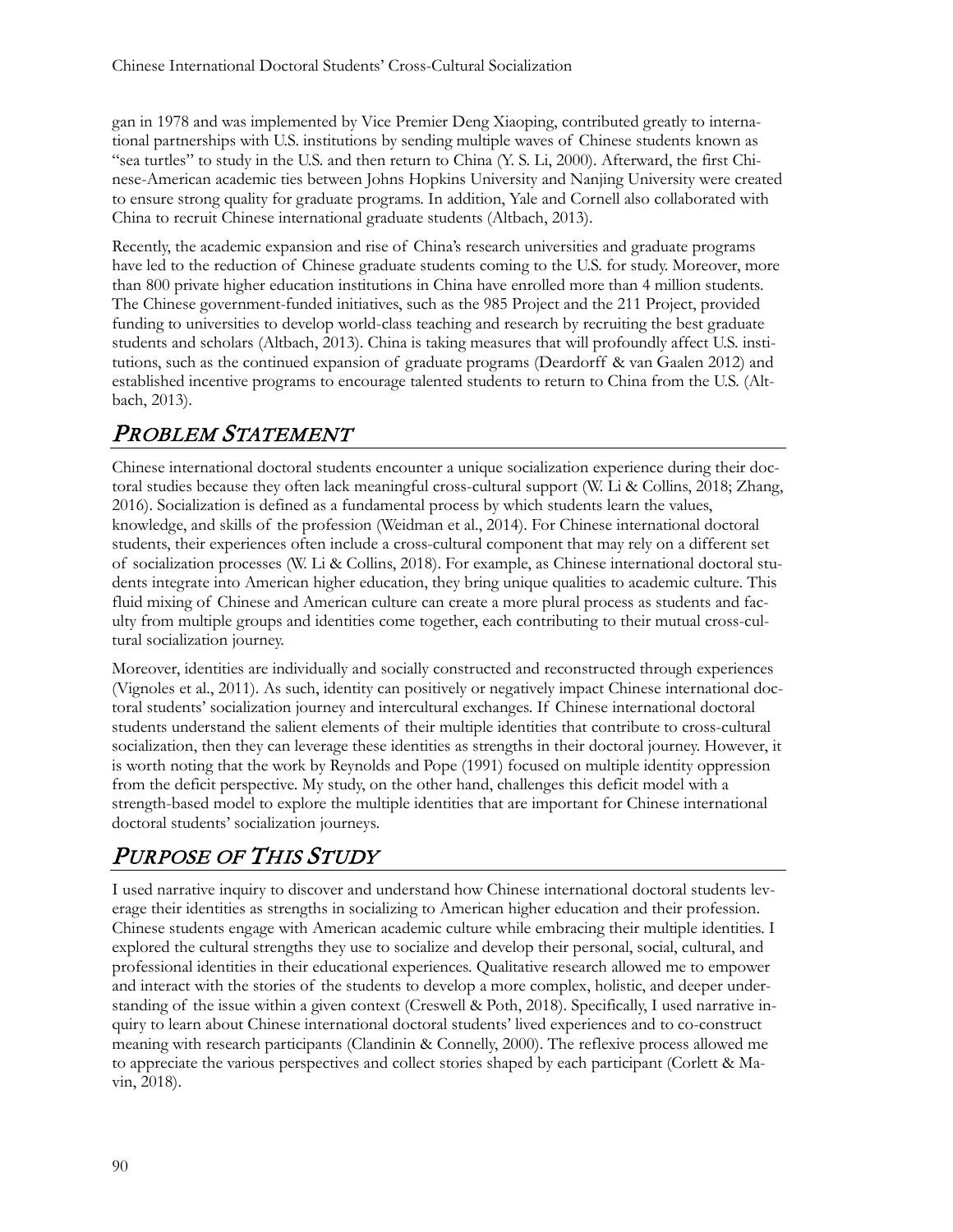### RESEARCH QUESTIONS

- 1. What do Chinese international doctoral students identify as most salient to who they are throughout their cross-cultural socialization journey?
- 2. How do Chinese international doctoral students describe the way they leverage their strengths and multiple identities in shaping their cross-cultural socialization journey?

### **REVIEW OF RELATED LITERATURE**

The seminal work on graduate student socialization is the Weidman-Twale-Stein framework (Weidman et al., 2001). Socialization is an ongoing process and graduate student experiences are conceptualized as four stages: anticipatory, formal, informal, and personal (Weidman et al., 2001). Anticipatory socialization refers to expectations of graduate school and is often idealized as what graduate school should be. Formal socialization refers to being at graduate school and learning to become a scholar (involved in the experience of teaching, research, and service). Informal socialization describes how a student's life, campus climate, and peer interactions connect. Personal socialization refers to students forming their scholarly identity and becoming personally involved in their research interests (W. Li & Collins, 2018). At each stage, students engage in the academic culture, develop a professional identity, and commit to the roles and responsibilities associated with the profession (Austin & McDaniels, 2006; Weidman et al., 2020).

Johnson et al. (2017) critiqued the Weidman-Twale-Stein framework and existing literature about doctoral student socialization because the process discounted individual student differences and neglected culturally-diverse students' experiences (Antony, 2002; Gardner, 2007; Matthews, 2021). To address this gap, Johnson et al. (2017) recommended that future research explore empirically how students' multiple identities shape their doctoral socialization journey and how they become experts in their profession (Gardner & Doore, 2020; Gardner & Mendoza, 2010). Therefore, for the purpose of this article, I define cross-cultural socialization as a process whereby students embrace their multiple identities throughout their graduate studies and accrue benefits that help them more fully realize the strengths and potential of their experiences and interactions with peers, faculty/mentors, institutions, and places (Brazill & Munday, 2022; Brazill et al., 2021). This definition of cross-cultural socialization is drawn from scholarly work on multiple identities and a strength-based perspective in response to the limitations of research from a deficit lens, which was problematic.

The multiple dimensions of the identity model (Abes et al., 2007) explained that identity is a fluid social construct and heavily influenced by context. This framework provided an understanding of Chinese international doctoral students' multiple identities and individual experiences. Chinese international doctoral students and their identity formation should not be viewed as homogeneous because they have unique individual experiences, voices, and agency (L. L. Ye, 2018). Further, identity construction is a complex process, during which numerous individual and contextual factors collectively interact (McAlpine, 2012). According to Burke and Stets (2009), the different identities that comprise the self exist in a hierarchy, where those ranked highest are likely to be invoked in situations that involve different aspects of the self. For instance, professional identity or academic identity is described as a person's perception of themselves within the collective identity of the profession. The formation of professional identity is an evolving process shaped by socialization (Henkel, 2009). Furthermore, Oyserman and Destin (2010) originated identity-based motivation theory and believed that identities are dynamically constructed in context. People prefer identity-congruent to identity-incongruent actions and self-concept is a multidimensional cognitive structure consisting of multiple past, present, and future identities (Oyserman & Destin, 2010).

Gardner's (2009) doctoral student identity development model focused on professional development and provides the context in which students move through a series of non-linear phases as they navigate their doctoral education. Doctoral students develop identity in a three-phase continuum, including entry, integration, and candidacy (Gardner, 2009). These phases are not clearly defined stages and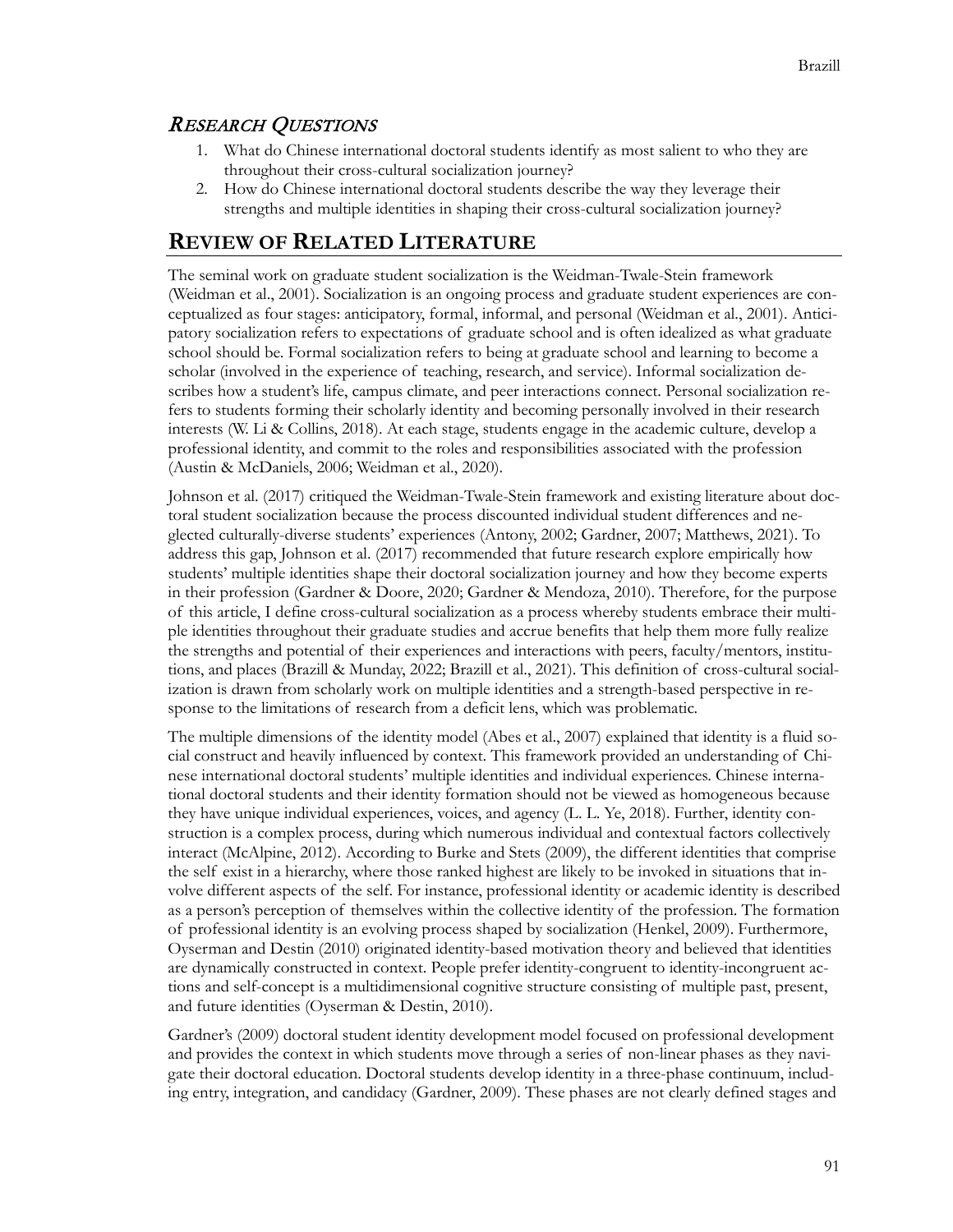can overlap, with the university environment intertwined throughout all three phases. Phase 1, Entry, is from before admission to when coursework begins. Support needed in this phase includes orientation and initial relationships with peers and faculty. Phase 2, Integration, includes completing coursework to develop knowledge and skills required for the comprehensive exam. Peer and advisor relationships are fundamental in this phase (Golde, 2005). Phase 3, Candidacy, is when doctoral students continue to develop their scholarly identities as independent researchers and career trajectories. Support for international doctoral students can include writing groups and research mentoring to reduce students' isolation (Ku et al., 2008). In sum, these theoretical perspectives are complementary for understanding Chinese international doctoral students' cross-cultural experiences in terms of their multiple identities. The research was delimited to Chinese international doctoral students' experiences during their three phases – Entry, Integration, and Candidacy. These students enter American higher education (phase 1) with various connections to their cultural identities. Further, students have personal, professional, cultural, and social identities, which they also leverage in their doctoral journey. Unique to my study is how Chinese international doctoral students use their multiple identities as strengths in this cross-cultural socialization process.

### STRENGTH-BASED PERSPECTIVE FOR CROSS-CULTURAL SOCIALIZATION: DISMANTLE THE DEFICIT MINDSET

The potential economic, academic, social, and institutional benefits make it critical to understand the cultural and supportive experiences Chinese international doctoral students have within American higher education. Most of the literature theorizes Chinese international doctoral students from a deficit paradigm, which has been pervasive in educational sociology for over a century, meaning "differences in academic achievement by different groups of students are due to deficiencies within students, their families, and/or their culture" (Hogg & Volman, 2020, p. 863). For example, existing research (Lee & Rice, 2007; L. Ye & Edwards, 2017) suggested that international students, including Chinese international doctoral students, have felt unwelcome at American institutions due to language deficiency, writing, or communication barriers. All these together have reinforced deficit stereotypes toward Chinese international doctoral students.

In contrast, a strength-based perspective is a holistic view of student qualities and strengths regarding their aspirations, including the knowledge, talents, skills, capacities, cultural resources, and relationships (Fenton, 2008; Saleebey, 2006). There is limited research using a strength-based approach and this constitutes a gap in the current literature (Heng, 2018; Heng, 2020; Xiang; 2015). To address this gap, I draw on Yosso's (2005) community cultural wealth from a strength-based perspective and investigate how these theoretical concepts can be applied to empower Chinese international doctoral students during their graduate school journey. This is especially important because, to date, there is evidence that Chinese international doctoral students have historically been unempowered and excluded by American higher education mainly due to the model minority stereotype (Ruble & Zhang, 2013; Yu, 2006).

## YOSSO'S COMMUNITY CULTURAL WEALTH: VALIDATE CHINESE INTERNATIONAL DOCTORAL STUDENTS' STRENGTHS

Yosso's (2005) community cultural wealth provided a strength-based perspective on how Chinese international doctoral students experience American higher education. Most studies (Yan & Berliner, 2013; Y. Zhou et al., 2008) on Chinese international doctoral students' cross-cultural socialization experiences adopt a deficiency narrative based on poor language and communication skills. The connection between identity and this deficiency narrative is that the dominant culture labels individuals as one single group without considering the within-group diversity and the individuals' unique experiences. I used Yosso's (2005) community cultural wealth theory to challenge this dominant narrative and advocate for a strength-based approach to empower and validate international graduate students by strengthening their cultural assets.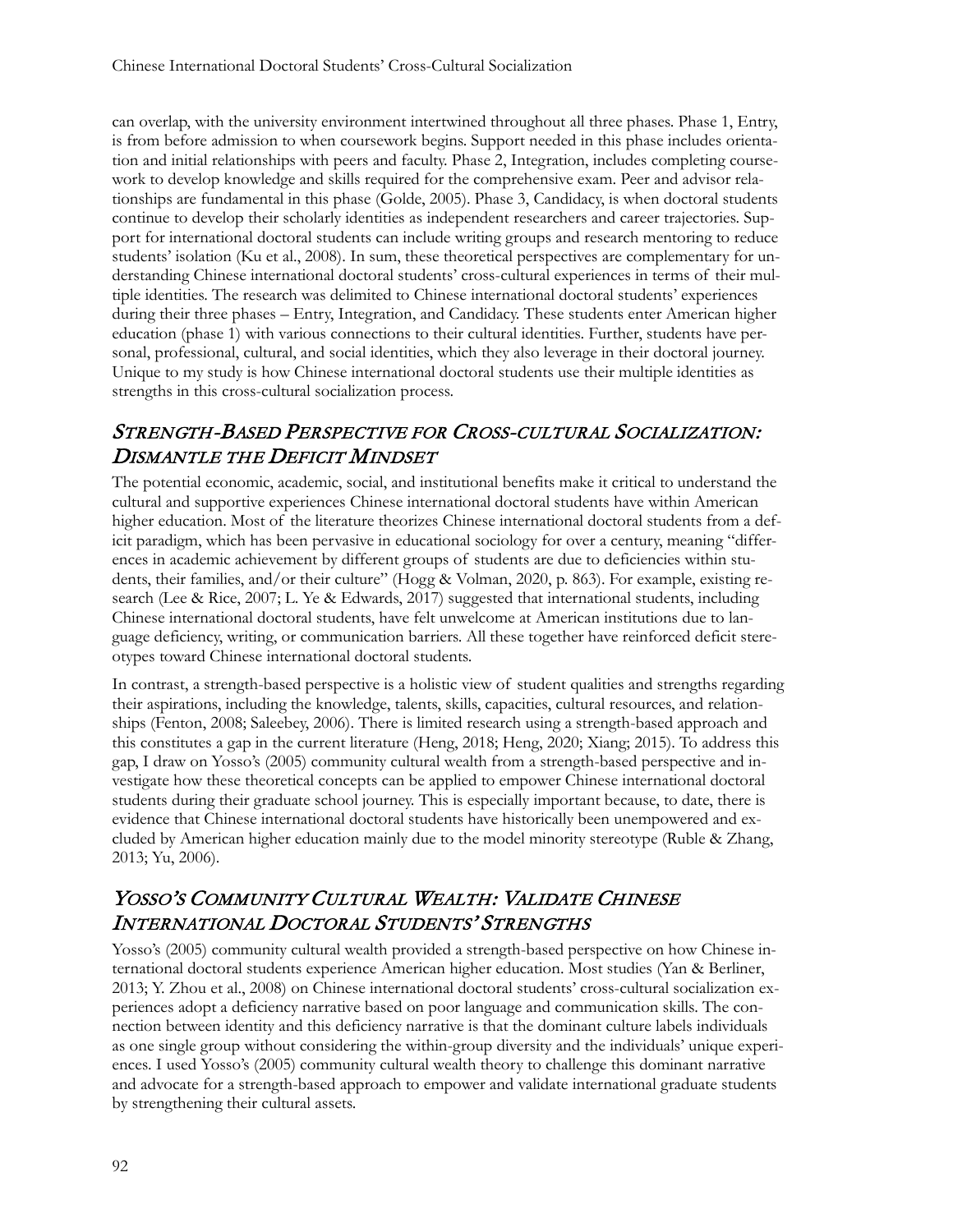Due to the dominance of the deficiency viewpoint in the current literature on international graduate students of color, I proposed using Yosso's (2005) community cultural wealth theory to honor Chinese international doctoral students' cross-cultural socialization experiences for two reasons. First, although this theory was originally developed to study Chicana and Latina/o undergraduate students, one theoretical implication is to recognize how it also applies to Chinese international doctoral students, and how they can rely on Yosso's six strengths to be successful. In fact, many scholars (Burt & Johnson, 2018; Espino, 2014; Garcia et al., 2020; Huber, 2009) applied this theoretical model to study racial-ethnic identity groups, low socioeconomic status students, and students with other diverse identities. The empirical findings of these studies are that individuals are more successful in their cross-cultural socialization journey when they feel empowered, and their identities are validated as strengths instead of deficits. However, the application of this theory to Chinese international doctoral students has been underexplored. Second, and very importantly, this theory addresses a current gap in the literature by shifting the research lens away from a deficit standpoint to a strength-based perspective, focusing on students' experiential knowledge. Experiential knowledge is defined as the knowledge that people of color possess based on their personal lived experiences, storytelling, and individual and composite narratives (McCoy & Rodricks, 2015). Chinese international doctoral students bring cross-cultural knowledge, diverse content, and multiple perspectives to their socialization journey.

From a strength-based perspective, Yosso's (2005) theory explores six forms of cultural capital (linguistic, aspirational, familial, social, navigational, and resistance) that students of color bring to their cross-cultural socialization experiences. Like other culturally minoritized groups in higher education, Chinese international doctoral students can use their cultural capital as a form of strength to navigate their doctoral journey. It is important to recognize that students bring unique cultural assets from their personal, social, and professional backgrounds, which enables them to thrive despite the challenges (i.e., stereotypes, racism, and discrimination) they face studying and living in the U.S.

Throughout this paper, I use the term "strength" instead of "capital" as it is more culturally attuned to Chinese cultural values because "strength" in Chinese culture signifies spiritual and cultural synergy whereas "capital" was adapted from a sense of monetary or economic advantage (Glaeser et al., 2002). Thinking about social capital as a strength is a more robust metaphor that incorporates the social network, the psychodynamics of an individual's efforts to achieve their goals and individual social skills that can be developed and improved (Baron & Markman, 2000; Western et al., 2005). The six cultural strengths and Chinese international doctoral students' multiple identities intertwine with each other, meaning they are not isolated. Together, the strengths shed light on understanding the inherent values that Chinese international doctoral students and the experiential knowledge that they bring with them or develop in their socialization journey. Below I share how each of these six strengths is vital for Chinese international doctoral students' cross-cultural socialization experiences.

#### **Linguistic strengths**

According to Yosso (2005), linguistic strengths refer to the intellectual, cognitive, communication, and social skills developed through different languages and the traditions that underlie language, such as storytelling and cultural narratives. In essence, bi/multilingualism is a fund of experiential knowledge because it is integral to cultural identity and bi/multilingualism enhances cross-cultural socialization (Jandt, 2017). Studies (Anandavalli, 2019; L. Ye & Edwards, 2017) found that Chinese international doctoral students are more comfortable seeking out peers and mentors from their home countries for support because they share a common language, culture, and similar communication style. In this way, speaking their native language is also a strength and a way of socially bonding in challenging times such as the COVID-19 pandemic (Rashid & McGrath, 2020).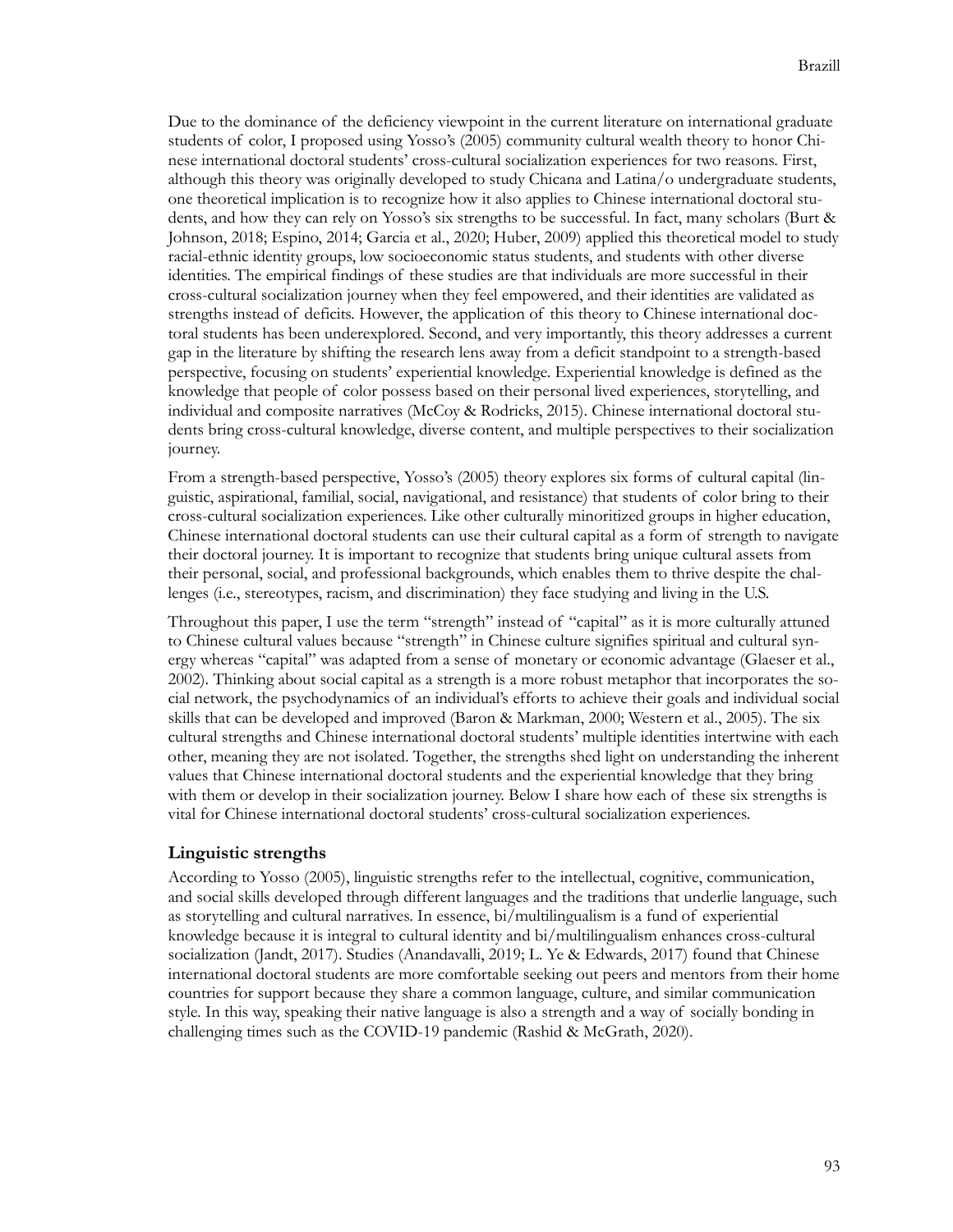#### **Aspirational strengths**

In their theory, Yosso (2005) defines aspirational strengths as students' deep desire to maintain hopes and dreams despite the systematic barriers that they encounter in American education. Despite the current COVID-19 pandemic and the visa requirements set by the former Trump administration to reduce the flow of international students to the U.S. (Dennis, 2017), Chinese international doctoral students have been found to use their aspirational strengths with strong motivation, commitment, and support to persist in graduate school and to flourish during challenging times (Anandavalli, 2019).

#### **Familial strengths**

According to Yosso (2005), students draw strength from their community and family (immediate, extended, and chosen). Most importantly, familial goals strongly influence Chinese international doctoral students' educational trajectory in the U.S. (Crehan, 2017). Chinese international doctoral students have been found to use familial support as a form of strength to cope with acculturative stress and depression (Hahn, 2010). In other words, even though most Chinese international doctoral students come to the host country without their family, their familial strengths support their well-being and ability to succeed. For instance, in a recent study, He and Hutson (2018) found that Chinese international doctoral students leverage their family strengths through drawing support from the unconditional commitment, including financial and emotional support their family provides them to study in the U.S. Unlike their American peers, a graduate degree for Chinese international doctoral students represents their responsibility to their community and generations of elders who sacrificed for their education (Anandavalli, 2019). In this way, connecting with friends and family from their home countries regardless of the physical distances provides Chinese international doctoral students with familial strengths.

#### **Social strengths**

Similar to familial strength, social strengths can be defined as the social networks within international graduate students' communities, friendships, interactions, and cultural ties that help them to navigate difficult situations and hardships. In their study, Anandavalli (2019) found that international students support one another in the face of barriers by sharing resources such as food, transportation, and guidance to support each other's well-being. Chinese international doctoral students share needs such as social connections with other international students and cross-cultural friendships with their American peers. Likewise, Chinese international doctoral students learn about academic expectations and independent researcher roles from their faculty mentors. For example, faculty are influential in guiding graduate international students, including sharing professional networks during conference presentations (W. Li & Collins, 2018). In this way, international students from diverse cultures can rely on their social strengths to connect with a broader social and professional network that goes beyond their American peers and faculty. This line of inquiry is consistent with literature that shows having multiple mentoring relationships with different perspectives and insights leads to the successful socialization of graduate students of color (National Academies of Sciences, Engineering, and Medicine, 2020).

#### **Navigational strengths**

Building on Yosso's (2005) theory, navigational strengths can be defined as the cultural strengths that help international graduate students to successfully navigate social disadvantages. Compared to their White counterparts, Chinese international doctoral students must rely on their navigational strengths to navigate social and academic disadvantages such as mistreatment, racism, and discrimination (Bista & Foster, 2011; Lee & Rice, 2007). Chinese international doctoral students currently enrolled in the U.S. have been able to navigate and overcome challenges so that they can persist in American institutions. An important reason is that their navigational strengths help them overcome challenges in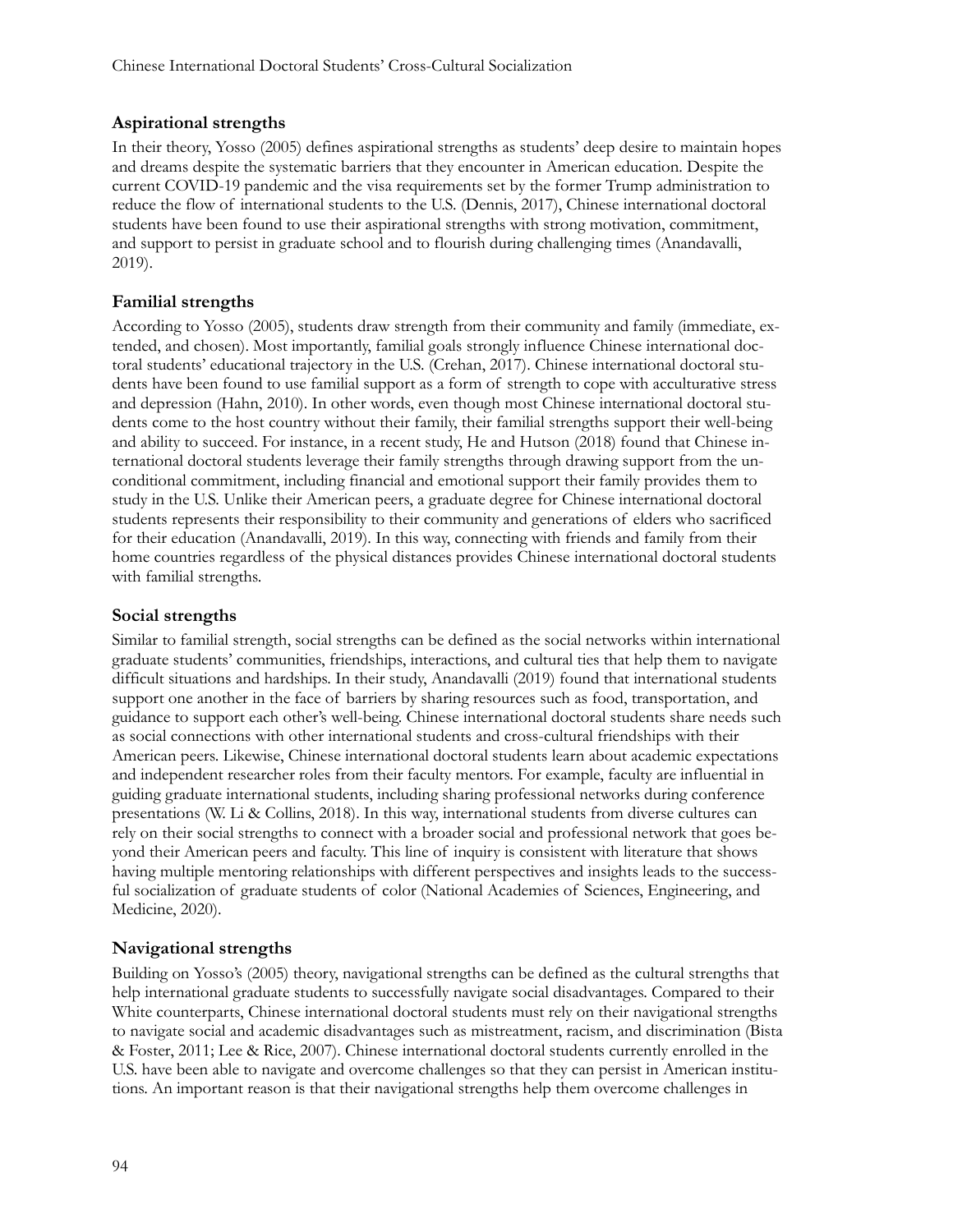reaching their professional goals and intrinsic motivations (Griner & Sobol, 2014). Therefore, by embracing the strengths that students bring and develop throughout their graduate school socialization process, institutions can create a more diverse, inclusive, and equitable environment, ultimately empowering international students to be successful.

#### **Resistance strengths**

From the strength-based perspective, resistance strengths refer to challenging the status quo, inequality, and systemic barriers through effective coping mechanisms (knowledge and skills) that minimize emotional distractions (Yosso, 2005). For instance, recent news reported that a Duke University professor demanded that Chinese international students stop speaking Chinese on campus and threatened them with the loss of future internship opportunities (Mervosh, 2019; Wang, 2019). This is an unfortunate example of international graduate students' experience; however, the silver lining is that several students relied on their peer network and resistance strengths to hold Duke University accountable for discriminatory practices. Though Duke University apologized, and the faculty member stepped down from her director role of graduate students, that alone did not make the problem go away. This and many other incidents are specific examples of a more widespread problem that includes many acts of xenophobia, hate crimes, violence, and racism against Chinese international doctoral students, that altogether have revealed deeply engrained structural racism and created a national urgency.

## **METHODOLOGY**

The methodology section includes the narrative inquiry approach to this study, positionality, population, sample and sampling procedures, data collection, analytical strategies, as well as ways to ensure authenticity, trustworthiness, credibility, transferability, dependability, and confirmability.

### NARRATIVE INQUIRY APPROACH TO THIS STUDY

Major and Savin-Baden (2013) argued that key characteristics of narrative inquiry include: (1) focus on individual experiences (whose voices might not otherwise be heard); (2) collect individual stories (context, characters, plot, place, turning points, and resolutions); and (3) retell the individual's story in chronological order.

Moreover, narratives are about people who act in space, time, and across a sequence of events (Major & Savin-Baden, 2013). Narrative inquiry uses three commonplaces – temporality, sociality, and place (Clandinin & Huber, 2010). As shown in Figure 1, temporality refers to past, present, and future experiences. Sociality refers to the personal conditions and social conditions/milieu (cultural, social, institutional, and linguistic narratives). Place refers to the geographical context or sense of place. In terms of temporality, Chinese international doctoral students experienced the COVID-19 pandemic and an anti-Chinese American administration. What does it mean, then, for Chinese international doctoral students to study in America at a time when leading politicians disparaged China and blamed China for the coronavirus? In terms of sociality, what does it mean to be so far away from their families and friends, able to interact only with a few other Chinese? In terms of place, what does it mean to be in a relatively small and isolated city in a rural U.S. state, so different from relatively crowded Chinese cities? Also, this space might be especially challenging for students who are not outdoors-oriented people, since so much of the local relationship to space is equated with outdoor recreation.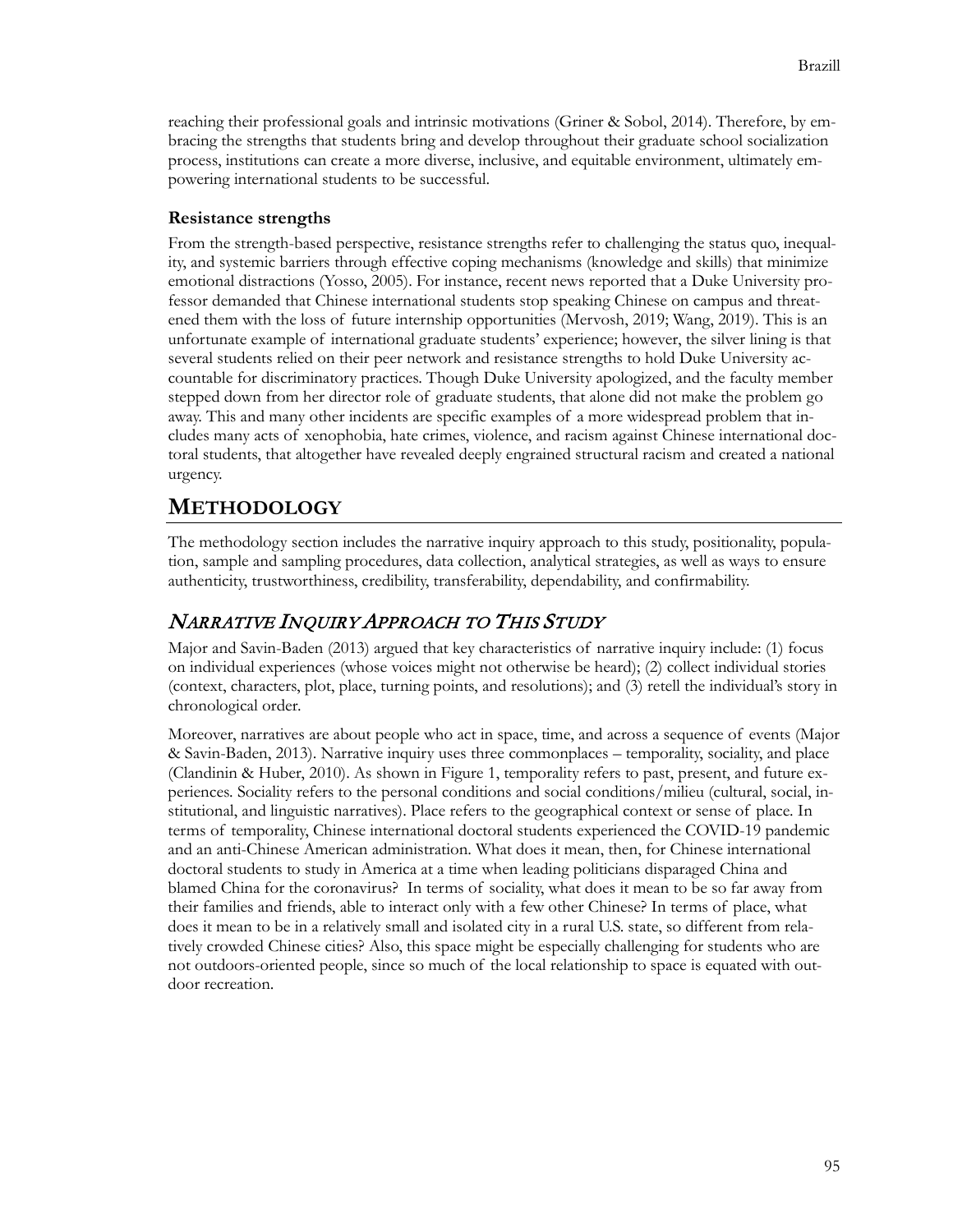

**Figure 1. Narrative inquiry commonplaces** 

I used narrative inquiry to study Chinese international doctoral students' socialization experiences while retaining their authentic voices. Narrative inquiry allows for a more nuanced understanding of the experiences of Chinese international doctoral students compared to perceptions imposed by other stakeholders (L. Ye & Edwards, 2017). I applied the three-dimensional approach (Clandinin & Huber, 2010) to retell participants' stories throughout their doctorate journey. The three-dimensional approach is more holistic and provides a broad lens to learn about the interactions, past, present, and future experiences of individuals through time and space (Munday, 2019; Ollerenshaw & Creswell, 2002).

The appendix includes the interview protocol in both English and Mandarin Chinese. In other words, the interview questions in Chinese were translated from English. Moreover, I assigned aliases to the participants to ensure confidentiality and anonymity. I organized the findings into vignettes developed from the narratives. These narratives were collected from conversational interviews in Mandarin Chinese with the three individuals. After each interview, I translated the Chinese interview data into English.

## POSITIONALITY: FROM THE INSIDE OUT

Positionality is defined as how our worldviews, identities, and philosophical assumptions interact with our research agenda and the broader social and political context (Holmes, 2020; Major & Savin-Baden, 2013). According to Mertens and Wilson (2019), our philosophical assumptions include axiology (ethics), ontology (reality), epistemology (knowledge), and methodology (systematic inquiry). I relied on a constructivist (social constructionism) paradigm to frame my research on the construction of a shared meaning-making process between me (the researcher) and participants. Social constructionism is an interpretive paradigm that emphasizes that reality is created collectively and knowledge is coconstructed through multiple values and perspectives (Given, 2008).

Moreover, positionality represents a space where objectivism and subjectivism meet (Bourke, 2014). On the one hand, as a Chinese cultural insider, my values bring certain strengths to the study and provide a unique perspective. For instance, there are advantages to my inherent experiences that provide greater insight into the phenomenon, such as my deep understanding of the Chinese language and culture. On the other hand, as an immigrant in American culture, I strive to balance the crosscultural differences by creating a new sense of identity as a Chinese American woman. Throughout the research process, I am aware that my positionality will not only reflect how I engage with participants, but also guide my decisions for my research approach, data collection, and data analysis techniques.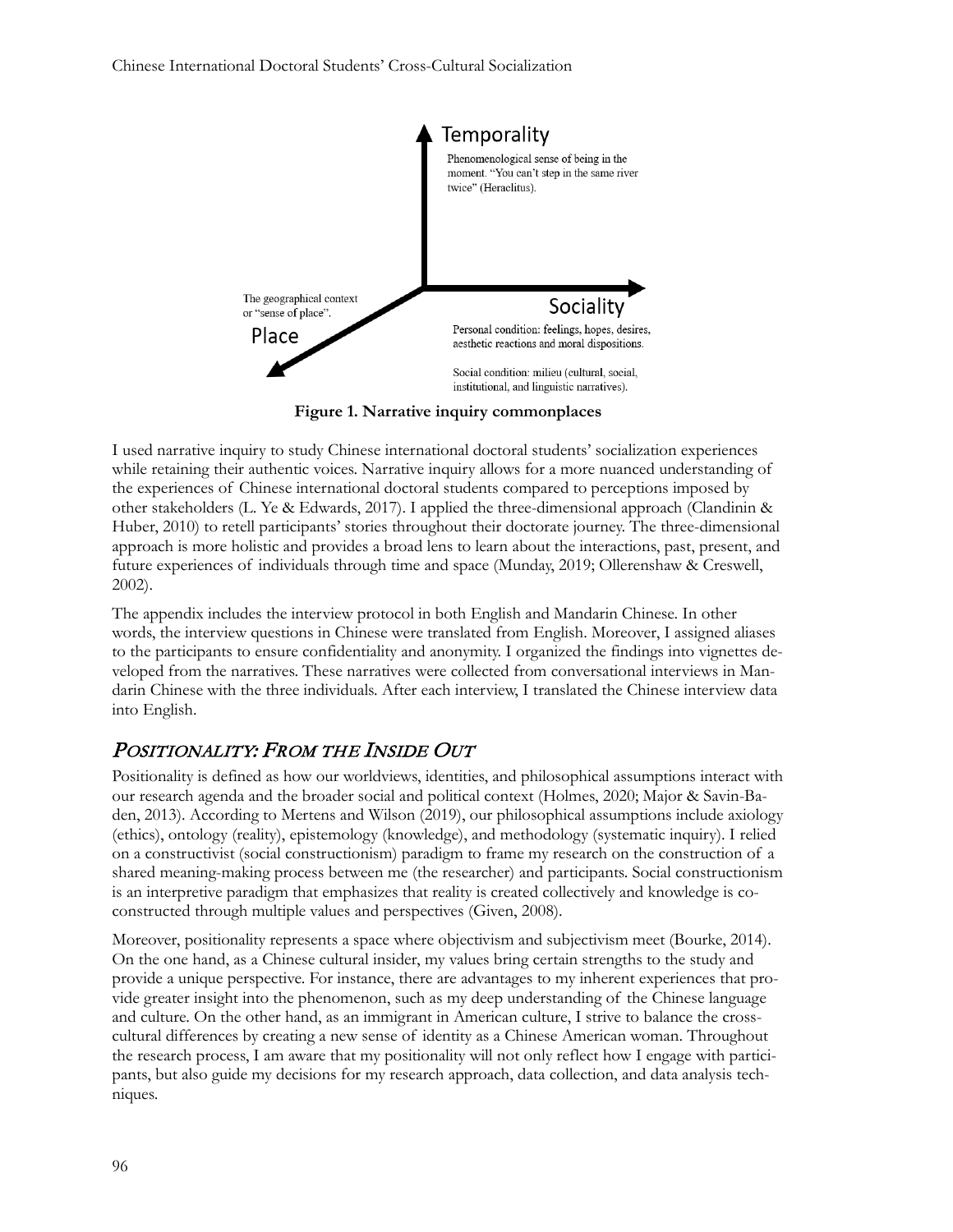## POPULATION, SAMPLE, AND SAMPLING PROCEDURES

First, I selected participants from Mainland China who met the selection criteria. The selection criteria excluded international exchange students, postdoctoral scholars, or exchange scholars who are not obtaining a PhD degree. Second, I conducted conversational in-depth interviews with Chinese international doctoral students. The land grant university, located in a rural area in the northwest U.S., had only four Chinese international doctoral students as of Fall 2019. Participants were mainland Chinese students who are pursuing a doctoral degree in various disciplines. The lack of Chinese peers may make it especially important to understand their strengths in a context with limited cultural support. A university with limited Chinese peers, faculty, and community support creates navigational challenges for Chinese international doctoral students. This experience is quite different from Chinese international doctoral students at Cornell University or U.C. Berkeley or other urban institutions with a large Chinese international doctoral student community. This study did not include the one Taiwanese doctoral student due to political, cultural, and language differences. Third, I selected the research site because of the university's land-grant mission to support students from diverse populations.

I recruited participants using a combination of sampling techniques: convenience, purposive, and snowball sampling. Convenience sampling was used because of the ease of access to participants (Vanderstoep & Johnson, 2008). A purposive sampling strategy was used because this study only included Chinese international students who are obtaining a doctoral degree and they experience the three phases as described in Gardner's (2009) doctoral student identity development framework. Also, I used the snowball technique because participants are recruited through referrals by people who have access to potential participants or by participants who are already taking part in the research (Whitley & Kite, 2012). Table 1 shows the sociodemographic characteristics of the study sample. The sample included one female Chinese international doctoral student (Yang) from the education discipline, and two students, one male (Huang) and one female (Zhou), from the engineering discipline. Participants chose Chinese last names as their aliases for anonymity in the study.

| NO.           | <b>PARTICIPANT</b><br><b>PSEUDONYMS</b> | <b>SEX</b> | PHASE OF DOCTORAL<br><b>STUDY</b>                                                 | <b>PROJECTED</b><br><b>GRADUATION</b> | <b>DISCIPLINE</b> |
|---------------|-----------------------------------------|------------|-----------------------------------------------------------------------------------|---------------------------------------|-------------------|
|               | Yang                                    | F          | Entry (first semester during<br>doctoral program)                                 | 2023                                  | Education         |
| $\mathcal{P}$ | Huang                                   | М          | Candidacy (completed com-<br>prehensive exam and working<br>on dissertation)      | 2022                                  | Engineering       |
|               | Zhou                                    | F          | Integration (completed<br>coursework but not yet taken<br>the comprehensive exam) | 2022                                  | Engineering       |

**Table 1. Sociodemographic characteristics of the study sample** 

Qualitative research investigates phenomena in the context of individuals or groups (Moser & Korstjens, 2018). An important strength is that it allows me to focus on the specific group of doctoral students, considering the goal of understanding Chinese international doctoral students' experience.

## DATA COLLECTION

Following Institutional Review Board (IRB) approval, I conducted in-depth interviews during the Fall 2019 semester and follow-up interviews at the beginning of COVID-19 during the Spring 2020 semester with three Chinese international doctoral students to understand their doctoral socialization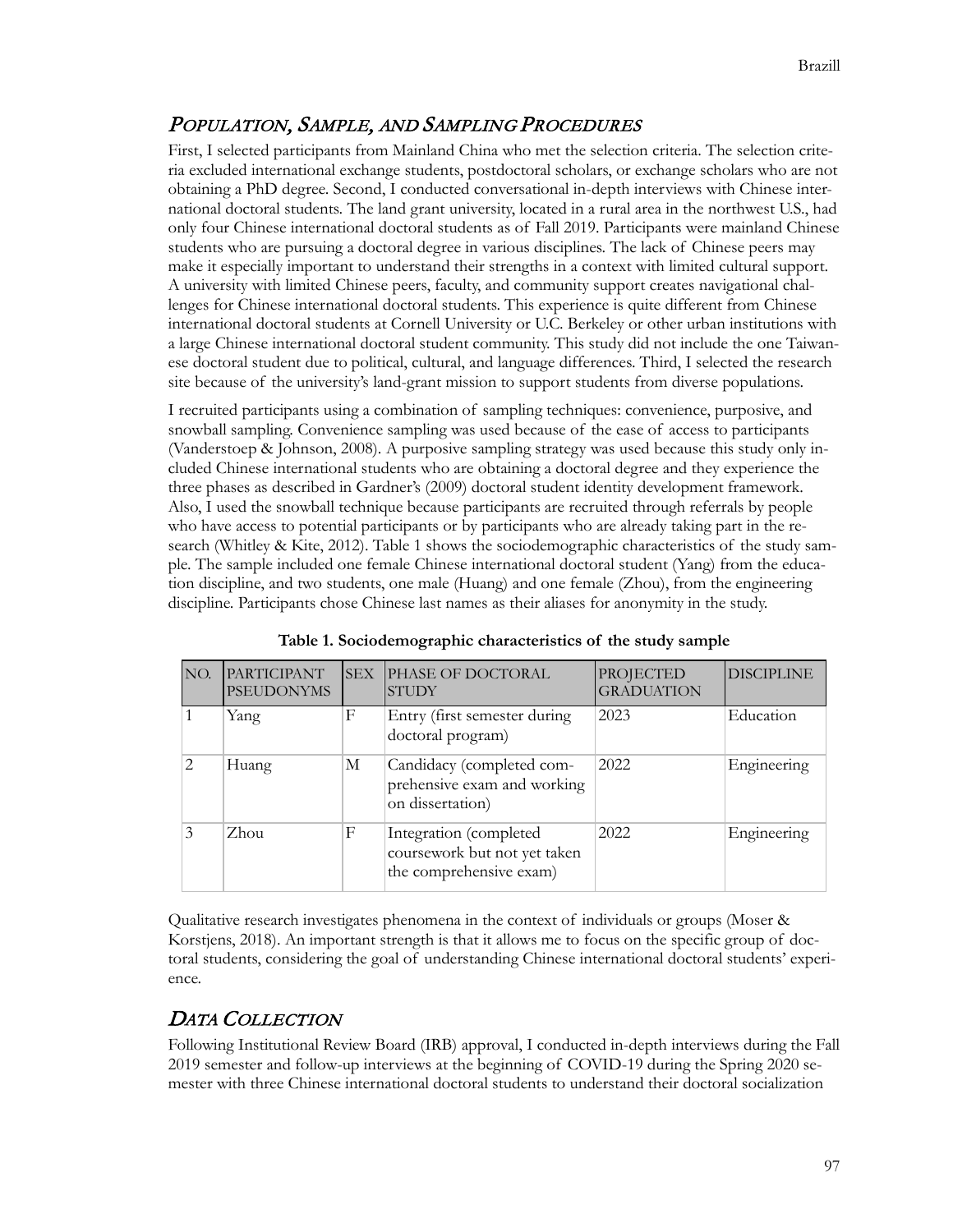experiences. The appendix details the interview protocol and table of specifications aligning my interview questions with each research question. The protocol was developed and informed by the literature, narrative approach, and positionality in three important ways. One, the protocol was organized into sections based on the goal of the questions. For example, the first set of questions established rapport and context about Chinese international doctoral students' journeys, both of which aligned with my positionality and narrative approach. The second set of questions explored how Chinese international doctoral students identify salient features of identity throughout their cross-cultural socialization journey. The third set of questions explored how Chinese international doctoral students leverage strengths and multiple identities that shape their cross-cultural socialization journey. The third set of questions also aimed to understand how students viewed their strengths in the crosscultural socialization process. Then, I pilot tested the interview protocol with four Chinese students who were not included in this study. The pilot test determined whether the interview questions were comprehensible and able to be completed within the given timeframe (Brazill, 2016).

I provided the participants with a choice of which language to conduct the interview, and they all chose to converse in their native language - Mandarin Chinese. As a native Chinese speaker, I am also aware of the importance of building a trusting relationship with the participants and listening to their stories fully (L. L. Ye, 2018). Table 2 shows that each interview lasted approximately 2.5-3.0 hours. Follow-up interview conversations were necessary due to the narrative inquiry nature of collecting in-depth data to further understand the rich narratives (Brazill, 2021; Major & Savin-Baden, 2013). Each follow-up interview lasted 2.0-2.5 hours. The total time for these conversational interviews was approximately 15 hours. The interviews took place at the researcher's office or the participants' homes. Interviews were audio-recorded with the participants' permission.

| NO. | <b>PARTICIPANT</b><br><b>PSEUDONYMS</b> | ORIGINAL<br><b>INTERVIEW</b> | FOLLOW-UP<br><b>INTERVIEW</b> | <b>TOTAL INTERVIEW</b><br><b>HOURS</b> |
|-----|-----------------------------------------|------------------------------|-------------------------------|----------------------------------------|
|     | Yang                                    | 2.5                          | 2.5                           | 5.0                                    |
| 2   | Huang                                   | 2.5                          |                               | 4.5                                    |
|     | Zhou                                    |                              | 2.5                           | 5.5                                    |

**Table 2. Narrative conversational interview**

## ANALYTICAL STRATEGIES

My study relied on Nasheeda et al.'s (2019) restorying framework to transform transcripts into representations of stories for each participant. Nasheeda et al. (2019) developed a step-by-step progression for their restorying framework, which includes: (1) choosing interview participants, (2) transcribing and translating interviews, (3) familiarizing with the transcript, (4) chronologically plotting (elements of the story), (5) using follow-up interviews to collaborate with participants, and (6) developing the story through the three-dimensional narrative inquiry approach.

As a professional Chinese-English translator, I transcribed and translated the interviews from Chinese to English. Then, I identified how the rich interview excerpts/quotations reflected their multiple identities and supported individual vignettes to represent each participant's story. Each vignette emphasized how Chinese international doctoral students rely on their strengths to be successful. In methodological terms, when retelling the individual's story, I balanced these subjective and individual elements with more objective layers of abstraction and analysis drawn from the socialization literature.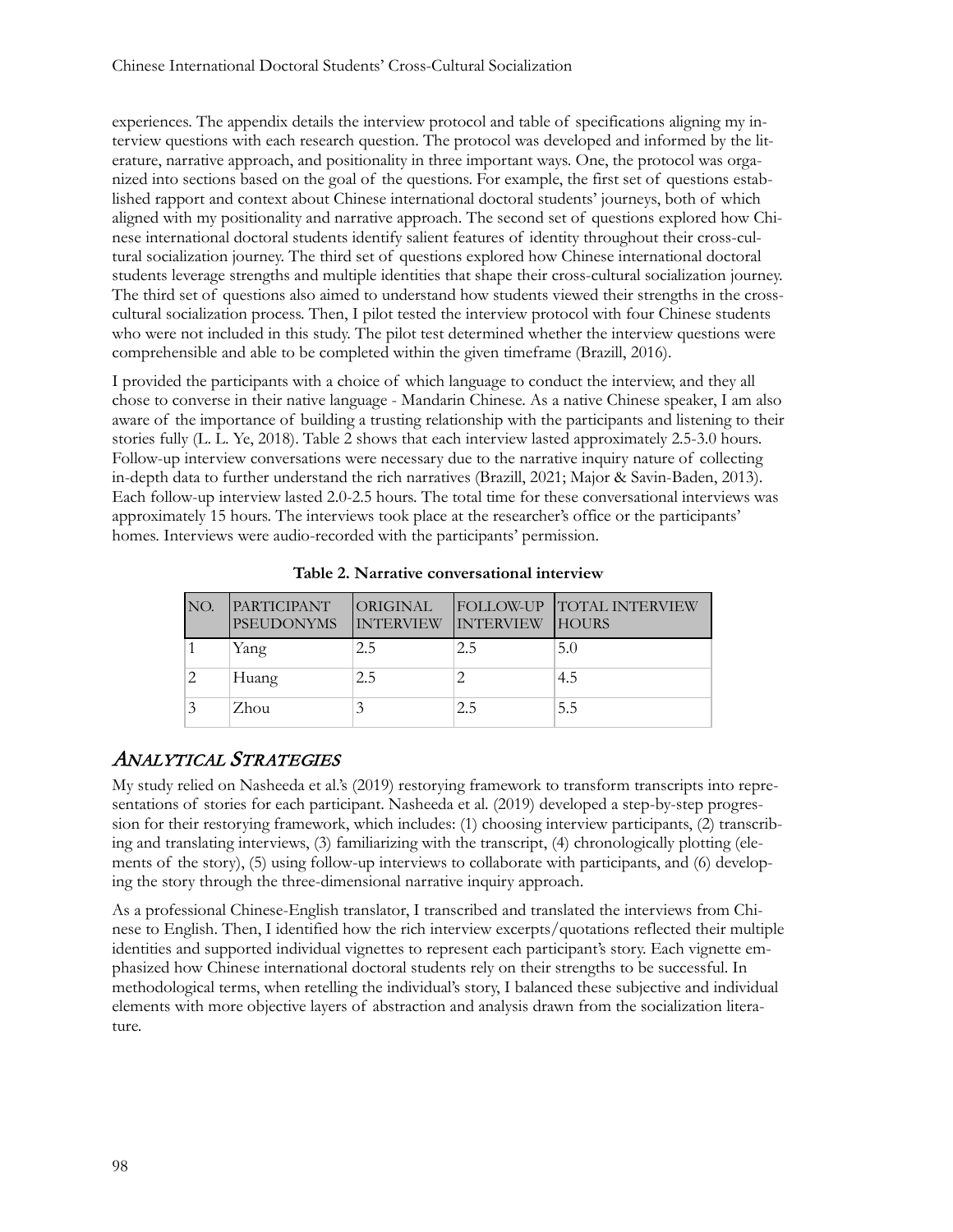## AUTHENTICITY, TRUSTWORTHINESS, CREDIBILITY, TRANSFERABILITY, DEPENDABILITY, AND CONFIRMABILITY

I ensured validity and authenticity through communicating my research purpose, paradigmatic assumptions, and positionality. To improve internal and external validity, I established trustworthiness criteria (credibility, transferability, dependability, and confirmability) through several steps.

First, I memoed by keeping a reflexive journal and jotting reflective notes during the data collection and analysis stages. Second, to enhance credibility and internal validity, I conducted peer debriefing by inviting Chinese and American qualitative scholars to review my transcripts and codebook. Also, I triangulated data by using different data sources (multiple interviews). Additionally, I invited participants to validate the raw data and conduct member checks by providing interview transcriptions to participants for checking accuracy. I ensured prolonged engagement through building trust and investing time with participants (Lincoln & Guba, 1985). Third, to enhance transferability and external validity, participants reviewed the accuracy of my translation from Chinese to English. Though I did not utilize a formal process of validation or inter-rater reliability, I did invite another Chinese-English translator to review my translations. Fourth, participants also confirmed my interpretation and thick descriptions of the stories validated the authenticity of the narratives (Azzahrawi, 2021). Finally, I integrated participants' feedback into the individual vignettes to make sure the narrative stories accurately represented them. Though it is hoped that this study is generalizable, specific issues of how it can be generalized to other Chinese international doctoral students in other regions of the U.S. are beyond the scope of this study.

## **FINDINGS**

Chase (2005) provided five different approaches to analyze living stories, which include psychosocial development, identity (how people construct themselves within institutional, cultural, and discursive contexts), sociological (focus on specific aspects of people's lives), narrative ethnography (stories that define group culture), and autoethnography (self-reflection to explore personal experiences).

In my findings, I applied Chase's (2005) second approach of identity to deconstruct how participants' made sense of their stories, multiple identities, and strengths to facilitate their doctoral journey. I studied Chinese international doctoral students using narrative inquiry to focus on their unique socialization experiences and authentic voices. The participants expressed their cultural strengths and strong personal attachments to aspects of their identities and what inspired them to pursue their doctoral programs. I organized the findings as vignettes to capture Chinese international doctoral students' cross-cultural socialization journey.

## YANG'S VIGNETTE

As a unifying approach, narrative methodology provided ways to understand Chinese international doctoral students' interactions with American culture, place, and context. The three-dimensional approach (Clandinin & Huber, 2010) was used to retell Yang's story as shown in Table 3. Thus, the retelling of the story was a re-representation of Yang.

Yang's narrative indicated that her multiple identities are bi-directional and interactive. For example, her personal identity interacted with the strengths that she brought on her cross-cultural socialization journey. Also, her cultural identity as a Northern Chinese interacted with her linguistic and familial strengths. These strengths (aspirational, familial, linguistic, social, navigational, and resistance) helped her cultivate a stronger social and professional identity. As Yang expressed this:

My personal identity has changed as I have become more outgoing. Living in the U.S. and having experienced the doctoral journey in the U.S., I will interact with various people and things with more understanding and tolerance after returning home. My cultural background on the other hand is stronger because I understand both Chinese and American cultures. My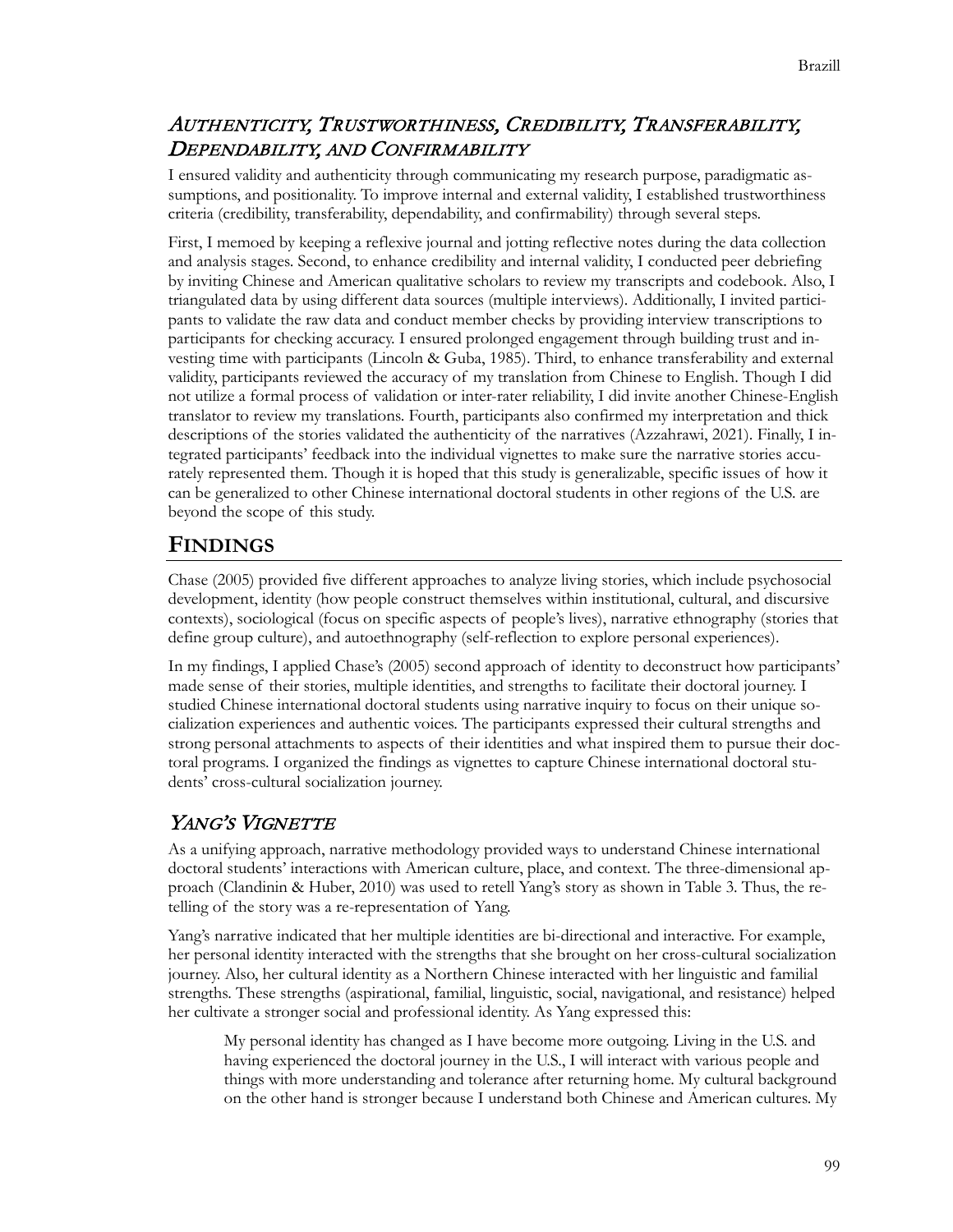social identity will also change since I will be more open-minded, including politically, economically, and culturally. I see the world with more perspectives. The biggest change will be my professional identity because I will become an expert in my field through my PhD study.

| <b>INTERACTION</b>                                                                                                                                                                                                         |                                                                                                                                                                                                                                                      | <b>CONTINUITY</b>                                                                                                                                                                                                                                       |                                                                                                                                                                                                                        |                                                                                                                                                                                                         | <b>SITUATION</b>                                                                                                                                                                                                                                                                                                                                                                               |
|----------------------------------------------------------------------------------------------------------------------------------------------------------------------------------------------------------------------------|------------------------------------------------------------------------------------------------------------------------------------------------------------------------------------------------------------------------------------------------------|---------------------------------------------------------------------------------------------------------------------------------------------------------------------------------------------------------------------------------------------------------|------------------------------------------------------------------------------------------------------------------------------------------------------------------------------------------------------------------------|---------------------------------------------------------------------------------------------------------------------------------------------------------------------------------------------------------|------------------------------------------------------------------------------------------------------------------------------------------------------------------------------------------------------------------------------------------------------------------------------------------------------------------------------------------------------------------------------------------------|
| PERSONAL/<br><b>INWARD</b>                                                                                                                                                                                                 | SOCIAL/<br><b>OUTWARD</b>                                                                                                                                                                                                                            | <b>PAST</b>                                                                                                                                                                                                                                             | <b>PRESENT</b>                                                                                                                                                                                                         | <b>FUTURE</b>                                                                                                                                                                                           | <b>PLACE</b>                                                                                                                                                                                                                                                                                                                                                                                   |
| Introverted, but<br>occasionally did<br>something un-<br>expected such<br>as being a tour<br>guide in China.<br>She was the<br>person she<br>hoped to be.<br>She continued<br>to reflect on her<br>life and pro-<br>gress. | Her personality<br>became more<br>introverted or<br>more extro-<br>verted depend-<br>ing on specific<br>activities and<br>environment.<br>She often got<br>together with<br>other parents'<br>who had young<br>children similar<br>to her son's age. | Her personal-<br>ity and family<br>background<br>were suitable<br>for being a<br>teacher, so she<br>decided to<br>pursue a PhD<br>degree in edu-<br>cation.<br>Her mom was<br>an educator<br>and many rel-<br>atives in her<br>family were<br>teachers. | She and her<br>husband live<br>apart as he<br>worked in<br>China and<br>supported<br>her study in<br>the U.S.<br>The English<br>language<br>was a daily<br>hindrance to<br>her PhD<br>study and<br>life in the<br>U.S. | When she re-<br>turns to<br>China, she<br>will have an<br>advantage in<br>terms of so-<br>cial and lin-<br>guistic<br>strengths over<br>other Chinese<br>peers who<br>have not stud-<br>ied in the U.S. | Studying in the<br>U.S., a small<br>town in the<br>Rockies, at a<br>land grant uni-<br>versity. Far away<br>from family and<br>friends in<br>China.<br>"Sociality" was<br>limited since<br>she was not able<br>to interact with<br>other Chinese<br>students over<br>tea or dinner,<br>especially living<br>in a place with<br>few Chinese<br>people and dur-<br>ing the start of<br>COVID 19. |

**Table 3. Retelling Yang's story: three-dimensional space (Ollerenshaw & Creswell, 2002)**

During the conversational interviews, I invited Yang to describe each strength from "what was most important" to "what was least important" to her core identity and how they interact with her professional, personal, social, and cultural identities. After Yang described the importance of each of the six strengths, she shared stories behind why she ordered the strengths the way she did. These strengths symbolized what Yang perceived to help her successfully navigate her doctoral socialization journey. There are three notable and consistent strengths that remained salient throughout her educational journey, including the importance of family, personal resistance, and cultural linguistics, with family being the most central core strength for her identity. In Yang's words:

My familial strength remains to be the most important strength before my doctoral study, during the doctoral process and will continue to be after my graduation. The main reason that I decided to study in the U.S. is because of my family and their support.

Yang's narrative revealed how the different strengths that she cultivated under different contexts were unique and added to her story as a Chinese international doctoral student.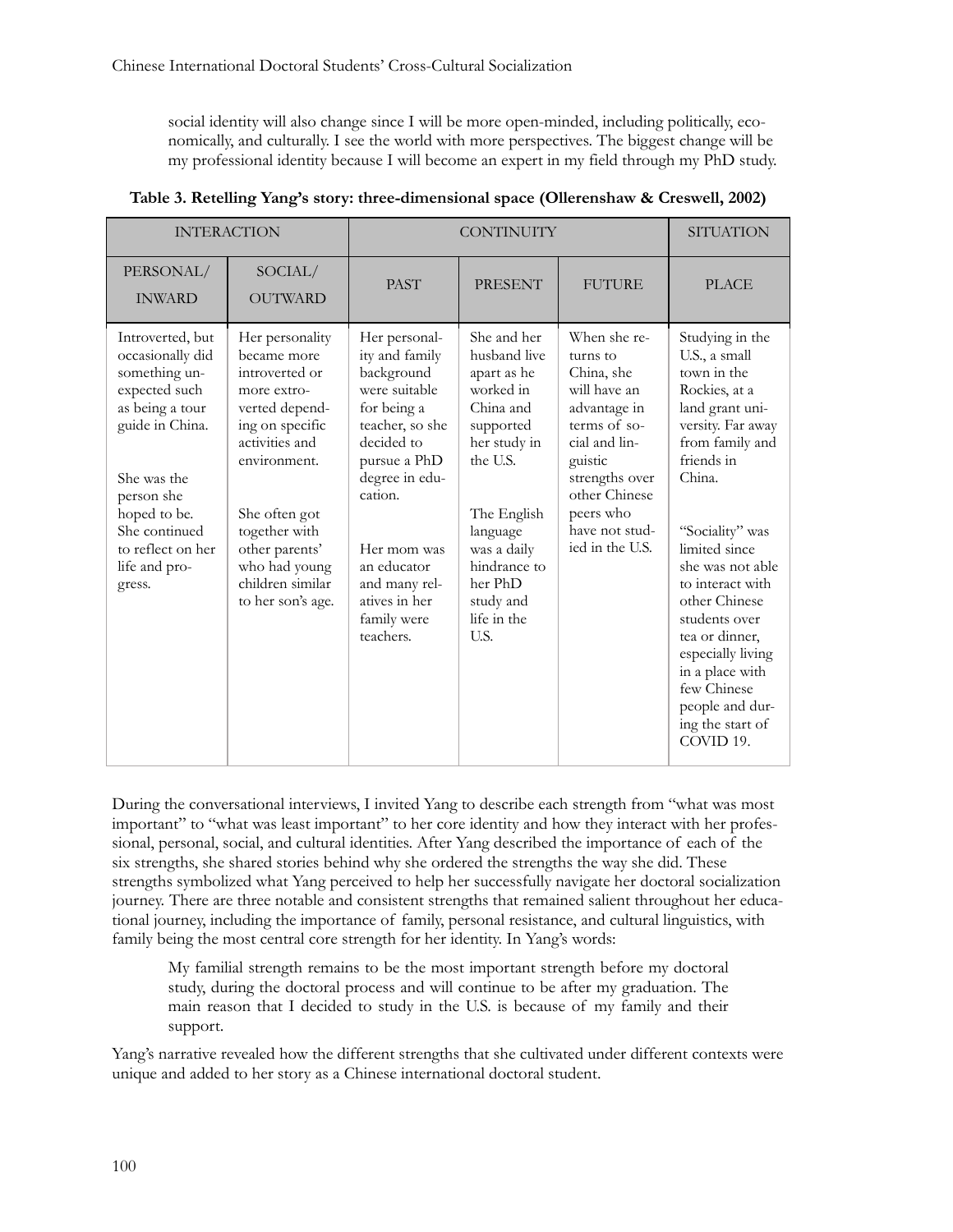## HUANG'S VIGNETTE

I used the three-dimensional approach to retell Huang's story as shown in Table 4. This approach captured the interactions, past, present, and future experiences of individuals through time and space (Clandinin & Huber, 2010). Thus, the retelling of the story was a re-representation of Huang.

| <b>INTERACTION</b>                                                                                                                                                                             |                                                                                                                                                                                                                                                                                                                                  | <b>CONTINUITY</b>                                                                                                                                                                                                                               |                                                                                                                                                                                                                                            |                                                                                                                                                                                                                                                                                 | <b>SITUATION</b>                                                                                                                                                                                                                                                                                                                                                                     |
|------------------------------------------------------------------------------------------------------------------------------------------------------------------------------------------------|----------------------------------------------------------------------------------------------------------------------------------------------------------------------------------------------------------------------------------------------------------------------------------------------------------------------------------|-------------------------------------------------------------------------------------------------------------------------------------------------------------------------------------------------------------------------------------------------|--------------------------------------------------------------------------------------------------------------------------------------------------------------------------------------------------------------------------------------------|---------------------------------------------------------------------------------------------------------------------------------------------------------------------------------------------------------------------------------------------------------------------------------|--------------------------------------------------------------------------------------------------------------------------------------------------------------------------------------------------------------------------------------------------------------------------------------------------------------------------------------------------------------------------------------|
| PERSONAL/<br><b>INWARD</b>                                                                                                                                                                     | SOCIAL/<br><b>OUTWARD</b>                                                                                                                                                                                                                                                                                                        | <b>PAST</b>                                                                                                                                                                                                                                     | <b>PRESENT</b>                                                                                                                                                                                                                             | <b>FUTURE</b>                                                                                                                                                                                                                                                                   | <b>PLACE</b>                                                                                                                                                                                                                                                                                                                                                                         |
| Huang de-<br>scribed him-<br>self as an in-<br>trovert, gentle,<br>and not irrita-<br>ble.<br>He was the<br>person he<br>wanted to be,<br>and his PhD<br>journey was<br>on the right<br>track. | His personality<br>was shaped by<br>growing up in<br>Hubei, a region<br>that tends to be<br>laid back and ac-<br>cepting of diver-<br>sity, given the<br>people of differ-<br>ent dialects and<br>social back-<br>grounds that set-<br>tled the Yangtze<br>River flood plain.<br>His family also<br>shaped his per-<br>sonality. | He wanted to<br>study in the<br>U.S. since high<br>school. The<br>main reason<br>he came to<br>the U.S. was<br>because of his<br>family.<br>His family<br>gave him the<br>choice to<br>study in China<br>or abroad,<br>and he chose<br>the U.S. | He kept in<br>touch with<br>his family<br>and friends<br>in China<br>through<br>WeChat<br>video calls.<br>They talked<br>a lot about<br>his daughter<br>since his<br>parents do<br>not under-<br>stand his re-<br>search and<br>PhD study. | When he re-<br>furns to<br>China, he will<br>become more<br>independent<br>and will bring<br>his knowledge<br>back to China.<br>He will have a<br>stronger pro-<br>fessional iden-<br>tity after re-<br>turning to<br>China because<br>of his training<br>gained in the<br>U.S. | Huang shared<br>that there were<br>only a few Chi-<br>nese interna-<br>tional students<br>here. Also, the<br>space of being<br>in a relatively<br>small and iso-<br>lated town in a<br>remote U.S.<br>state.<br>The space was<br>especially limit-<br>ing since he was<br>not an out-<br>doors-oriented<br>person and<br>much of the so-<br>cial space is<br>equated with<br>nature. |

**Table 4. Retelling Huang's story: three-dimensional space (Ollerenshaw & Creswell, 2002)**

Huang's personal and cultural identities interacted with the kinds of strengths that he brought on his cross-cultural socialization journey. For example, his personal identity was shaped by growing up in Hubei:

Hubei people tend to be more laid back and understanding of people who have different dialects, due to the Yangtze River flooding and migration. During ancient times flooding created fertile farmlands which attracted people from surrounding areas to grow food, although many people would perish. Migration, catastrophic disasters, and the natural barrier of the river resulted in many dialects and social identities.

Huang's familial strength enabled the development of his professional identity to grow into an expert scientist. Huang explained that:

The main reason I came to the U.S. was because of my family. My family provided me the choice to study in China or abroad, I chose the U.S. The most important factor is my family. I came here to start my undergraduate study. Without the support of my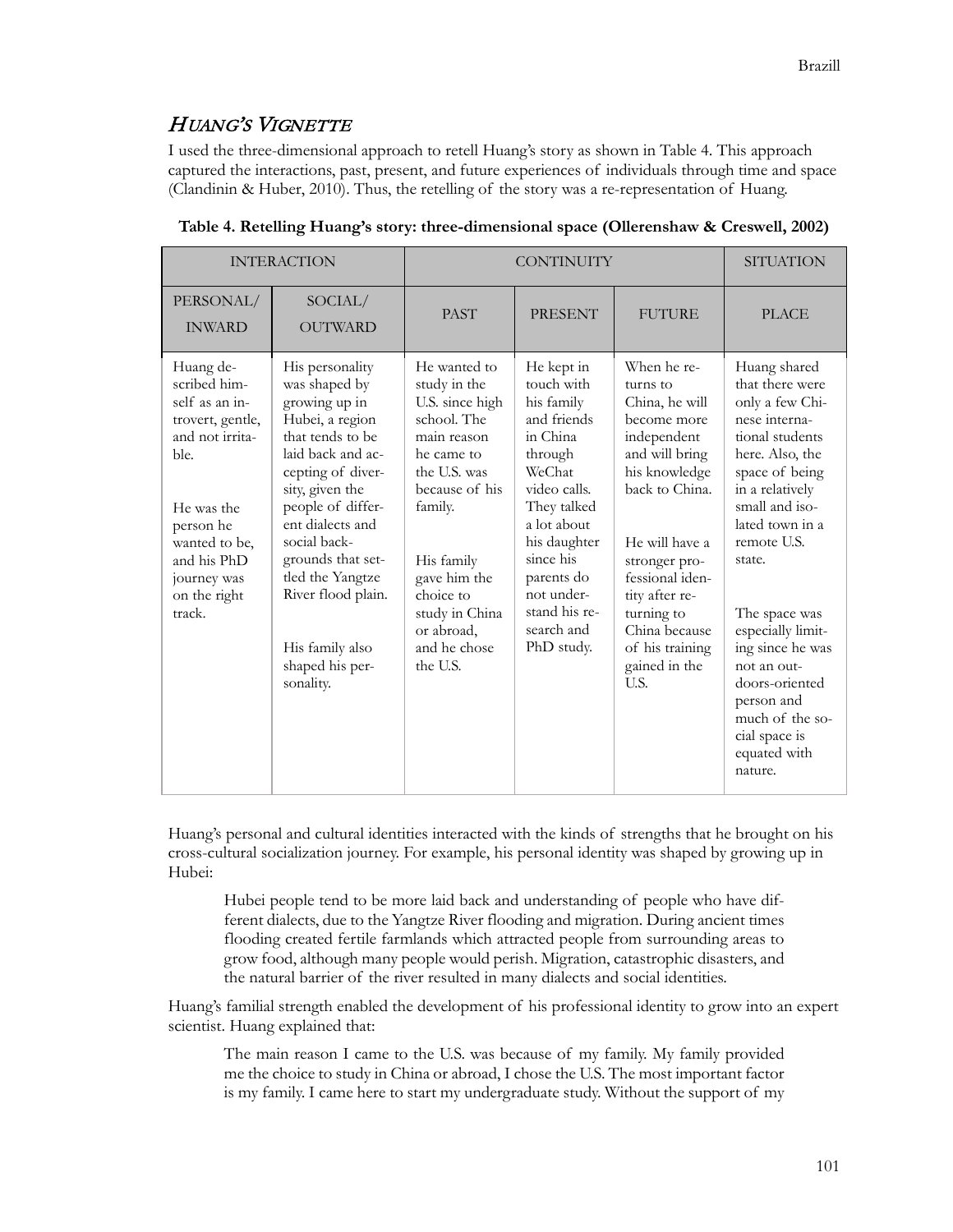family, I wouldn't be able to pay for tuition. Only when my family gave me the option could I choose to study in the U.S.

Familial strength was represented by the financial support from his family in China and the U.S. Along the same lines, Huang's social strength helped him cultivate a stronger social identity. For example, Huang's advice for new Chinese international doctoral students was to be "self-motivated learners, communicate regularly with their advisors, and try to find housing as soon as possible due to the shortage". Huang's suggestions aligned well with the practical aspects of his personal identity.

Huang's strengths (aspirational, familial, linguistic, social, navigational, and resistance) intersected with his personal, social, cultural, and professional identities before, during, and after the PhD. During our conversation, Huang described the strengths that he brought with him and cultivated during the PhD as well as the strengths he would value after the PhD. These strengths symbolized the assets that Huang identified as most salient for him to successfully navigate his cross-cultural socialization journey in three ways.

First, reflecting on the time before the PhD, Huang's aspirational and navigational strengths were vital and drove him to his pursuit of a doctoral degree in the U.S. In terms of linguistic strengths, he strived to improve his English skills, which he relied on to be successful in his career as a scientist. Moreover, Huang drew social strength from his interactions with friends in China. Although Huang's Chinese friends were now far away, he stayed connected socially by communicating through different spaces, time zones, and such social distances. As Huang said, "the Chinese social media app (WeChat) has made it possible for me to communicate with all my friends in China through video calls, voice memos, and instant messages."

Second, during the PhD process, Huang indicated that his familial strength became more salient because he became a parent of a little girl. His resistance strength also became more prevalent. As Huang described it, "I cultivated resistance strength throughout my PhD journey due to the psychological pressures and struggles navigating multiple identities."

Third, picturing Huang's life after his PhD, he thought his familial strength would continue to be the most important strength because of the time spent with his family and priority as a father. Huang explained, "I prioritize my family and want to be present for them because of my cultural identity as a Chinese person."

## ZHOU'S VIGNETTE

I used the three-dimensional approach (Clandinin & Huber, 2010), as shown in Table 5, to retell Zhou's story. This approach was more holistic and provided a broad lens to learn about the interactions, past, present, and future experiences of individuals through time and space (Clandinin & Huber, 2010). Thus, the retelling of the story was a re-representation of Zhou.

During the conversational interviews, Zhou identified each cultural strength in what was least to most important to her core identity and how they interact with her professional, personal, social, and cultural identities. The rank of each strength before, during, and after her PhD was suitable to retell Zhou's journey through her engineering studies.

Zhou's aspirational and navigational strengths that she brought with her and developed on her crosscultural socialization journey interacted with her personal and cultural identities and were most important to her core. For example, she had a sense of fate "yuán fèn 缘分" and she long aspired to weave Chinese and Western cultures and education systems together. She explained that:

My experience in the U.S. may broaden my life orientation and dreams. For example, I often take a broad view of Europe and America in my future study and life, not just China and the U.S. I have the capability to communicate with people from all over the world.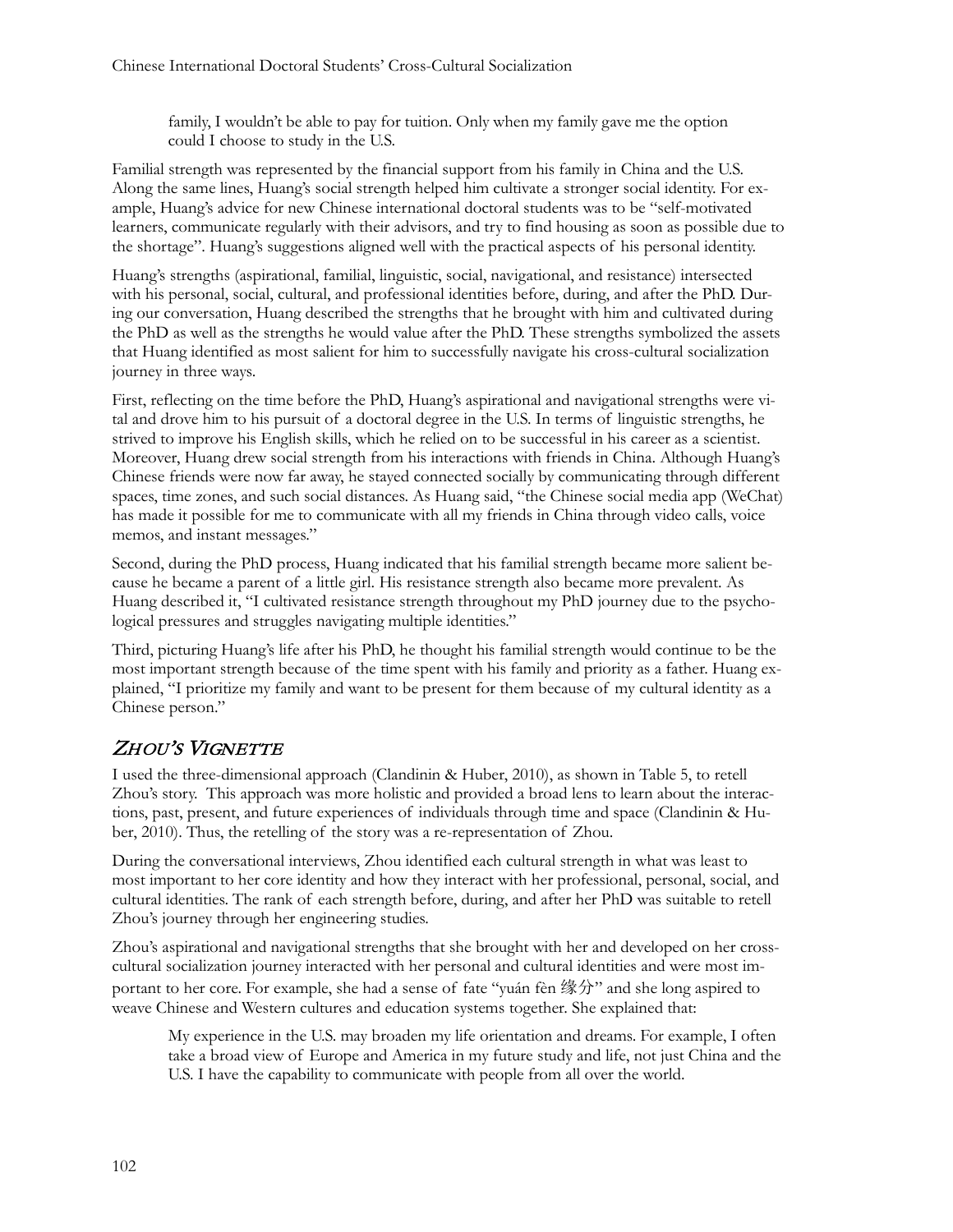| <b>INTERACTION</b>                                                                                                                                                                                                                                                                    |                                                                                                                                                                                                        | <b>CONTINUITY</b>                                                                                                                                                                                                                                           |                                                                                                                                                                                                                                                                                     |                                                                                                                                                                                                                                                                                        | <b>SITUATION</b>                                                                                                                                                                                                                                                                       |
|---------------------------------------------------------------------------------------------------------------------------------------------------------------------------------------------------------------------------------------------------------------------------------------|--------------------------------------------------------------------------------------------------------------------------------------------------------------------------------------------------------|-------------------------------------------------------------------------------------------------------------------------------------------------------------------------------------------------------------------------------------------------------------|-------------------------------------------------------------------------------------------------------------------------------------------------------------------------------------------------------------------------------------------------------------------------------------|----------------------------------------------------------------------------------------------------------------------------------------------------------------------------------------------------------------------------------------------------------------------------------------|----------------------------------------------------------------------------------------------------------------------------------------------------------------------------------------------------------------------------------------------------------------------------------------|
| PERSONAL/<br><b>INWARD</b>                                                                                                                                                                                                                                                            | SOCIAL/<br><b>OUTWARD</b>                                                                                                                                                                              | <b>PAST</b>                                                                                                                                                                                                                                                 | <b>PRESENT</b>                                                                                                                                                                                                                                                                      | <b>FUTURE</b>                                                                                                                                                                                                                                                                          | <b>PLACE</b>                                                                                                                                                                                                                                                                           |
| Her best friend<br>passed away in<br>middle school<br>(she cries while<br>telling this)<br>which made her<br>an independent<br>person and<br>more intro-<br>verted due to<br>this experience.<br>Her dad worked<br>in a different<br>city and left her<br>home alone<br>with her mom. | In the lab, she<br>worked with<br>two other<br>Chinese<br>friends who<br>are now post-<br>doctoral<br>scholars at the<br>same institu-<br>tion where<br>she is pursu-<br>ing her doc-<br>toral degree. | After her under-<br>graduate educa-<br>tion in China,<br>she came to<br>study in the U.S.<br>because as a<br>Lab Technician<br>she got to know<br>her PhD advi-<br>sor in China.<br>She wanted to<br>study in the U.S.<br>because of aca-<br>demic freedom. | She chose to<br>continue her<br>PhD in the<br>U.S. because<br>of her de-<br>sire to be a<br>U.S. trained<br>scientist<br>upon re-<br>turning to<br>China.<br>To achieve<br>her dreams,<br>she worked<br>very hard in<br>her aca-<br>demic re-<br>search and<br>PhD course-<br>work. | U.S. science ed-<br>ucation is highly<br>regarded and re-<br>spected in<br>China, which<br>will provide<br>Zhou an ad-<br>vantage in her<br>career in China.<br>After her PhD,<br>she would like<br>to do a postdoc,<br>become a pro-<br>fessor, or be a<br>researcher/sci-<br>entist. | She enjoyed<br>hiking on "The<br>M" mountain,<br>skiing, and at-<br>tending rodeos<br>with her Ameri-<br>can friends.<br>These outdoor<br>activities cre-<br>ated a sense of<br>belonging to the<br>place, especially<br>given the high<br>value placed on<br>outdoor recrea-<br>tion. |

**Table 5. Retelling Zhou's story: three-dimensional space (Ollerenshaw & Creswell, 2002)**

Regarding her navigational strengths, Zhou shared concerns about the high cost of living in the U.S., including parking permits, housing, insurance, and food. Money was a huge concern since she depended upon her meager GRA salary. Despite these challenges, her navigational strength helped her successfully navigate the process. Zhou's advice for new Chinese international doctoral students was to "develop their research interests, learn how to navigate the new culture and environment, and never give up".

In terms of her social and professional identities, Zhou wished there was more gender diversity in her lab and indicated that writing, reading, and mentoring support are vital in her doctoral journey. Worth noting is that Zhou's strong professional identity as an engineer interacted with her aspirational, resistance, and linguistic strengths. As Zhou expressed it, "my social identity intersects with my linguistic strength as mastering English has helped me cultivate social relationships with my American peers and professors".

## **DISCUSSION**

My purpose in this narrative inquiry was to learn how Chinese international doctoral students leverage their identities as strengths in their cross-cultural socialization journey. The findings answered the research questions twofold. First, Chinese international doctoral students described the way their multiple identities – including personal, social, cultural, and professional identities – shape their social interactions with peers, faculty, and the institution. Second, the common themes that emerged from the findings highlight how Chinese international doctoral students express their strengths in their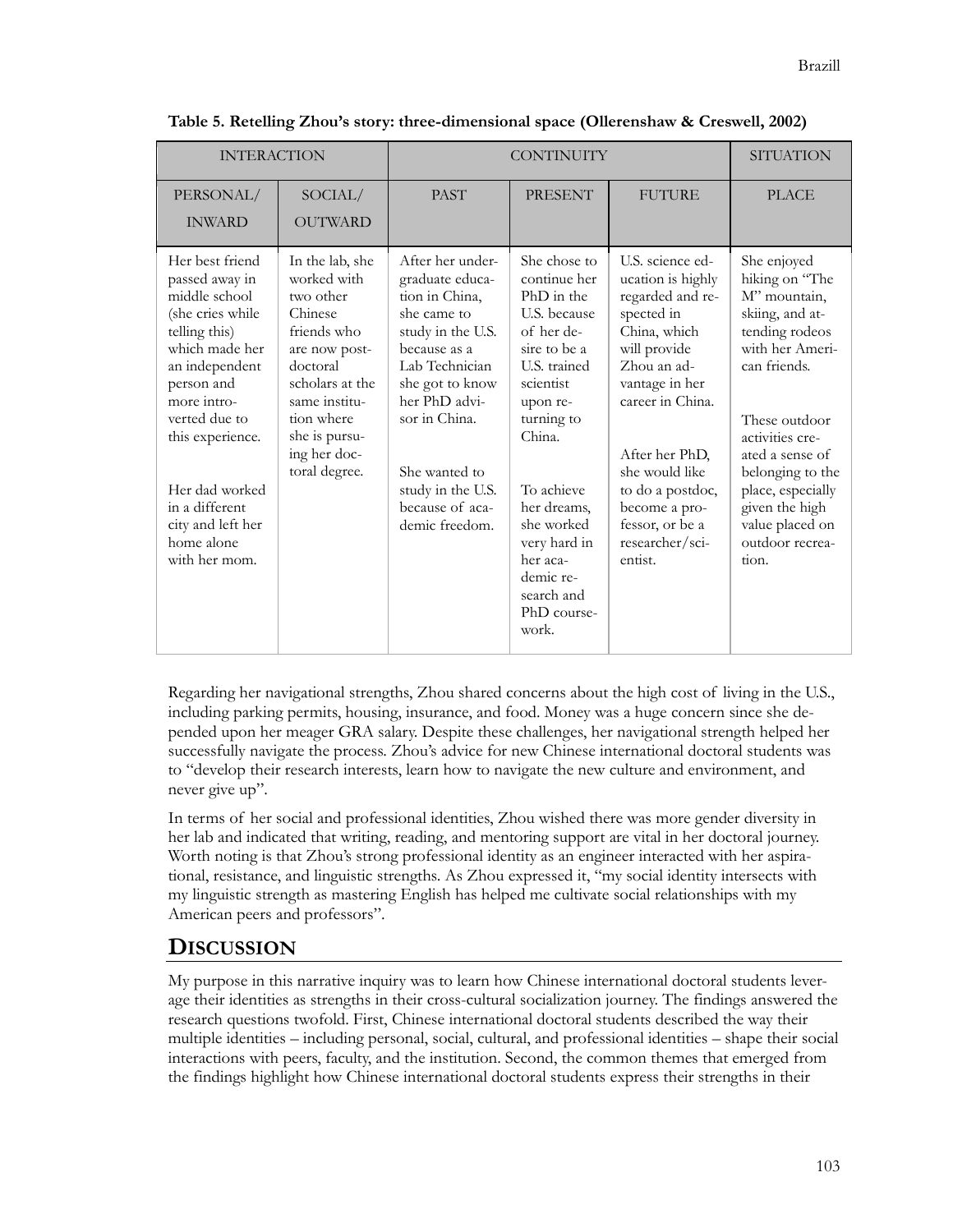cross-cultural socialization experiences. For instance, the three Chinese international doctoral students all found that their aspirational strength was vital for their cross-cultural socialization journey. In addition, familial strengths (family members) served as supporters and mentors for Chinese international doctoral students because of the deep connection and trust built through shared experiences. Moreover, social strengths were reflected in Chinese international doctoral students' interactions with both white and non-white faculty, peers, and friends.

Notably, the findings suggested that linguistic strengths were an important way for fostering Chinese international doctoral students' multiple identities and to empower their strengths in American higher education. Thus, students should be encouraged to communicate in their own language while also practicing and using English. One specific recommendation is for mentors to understand how being bilingual or multilingual can be an asset to other students and the field.

Potential xenophobia, hostilities because of American trade policies, Presidential remarks, and the COVID-19 pandemic have contributed to prejudice and racism against Chinese international students (Brownell, 2020; Xu et al., 2021). Even before the COVID-19 pandemic, former President Trump accused Chinese students in the U.S. of being spies (Redden, 2018) and his administration accused Chinese students of stealing U.S. intellectual property (Voice of America, 2019). Culturally attuned language choice is vital to support Chinese international doctoral students (Brazill, 2021). Likewise, it is problematic that Asian students are often viewed as a homogeneous group, and much prior research has emphasized the traditional deficit perspective in explaining how Chinese students must adjust and assimilate to the university environment (Minero, 2020). Findings from this study shift the narrative from the deficit view to a strength-based perspective as to how Chinese international doctoral students can rely on their cultural values and identities as strengths to be successful academically, socially, and emotionally (Brazill, 2021).

Since the completion of this study, the linguistic issues and related issues of racism and prejudice were exacerbated by former President Trump's rhetoric about COVID-19 as the "Chinese Virus" (Chiu, 2020), and executive leadership actions may have increased anti-Asian hate crimes (Gover et al., 2020). To address this and similar challenges, another important aspect of my study was Chinese international doctoral students' navigational and resistance strengths. On the one hand, Chinese students could rely on their strengths to navigate current affairs and lived experiences, such as the poststudy issues related to the COVID19 pandemic and increased prejudice and racism. On the other hand, faculty and peer mentors can also support Chinese international doctoral students' navigational and resistance strengths by having meaningful culturally attuned conversations. These conversations could include: (1) how will Chinese international doctoral students use their degrees back in their home country? (2) what will it mean for Chinese international doctoral students returning to homeland China? and (3) what opportunities or challenges do Chinese international doctoral students foresee and how can they address them now?

Findings related to the literature in two important ways. First, the findings supported how the six cultural strengths (aspirational, linguistic, familial, social, navigational, and resistance) of Yosso's (2005) community cultural wealth apply to Chinese international doctoral students. Chinese students' stories aligned with these strengths and through these strengths they explore and develop their personal, social, cultural, and professional identities. Second, Chinese students' stories as a counternarrative challenged and contradicted the essentialist view and misconception that Chinese students are a homogenous group personally, socially, culturally, or academically. The narrative retellings were unique for each individual, further emphasizing that Chinese international doctoral students are not a homogenous group. No two individual Chinese students are the same, and the monolithic and deficit approach to view all Chinese students as one single narrative is no longer acceptable.

Yosso's (2005) community cultural wealth aligned with my analysis of Chinese international doctoral students in terms of the importance of looking at these individuals' six cultural strengths and the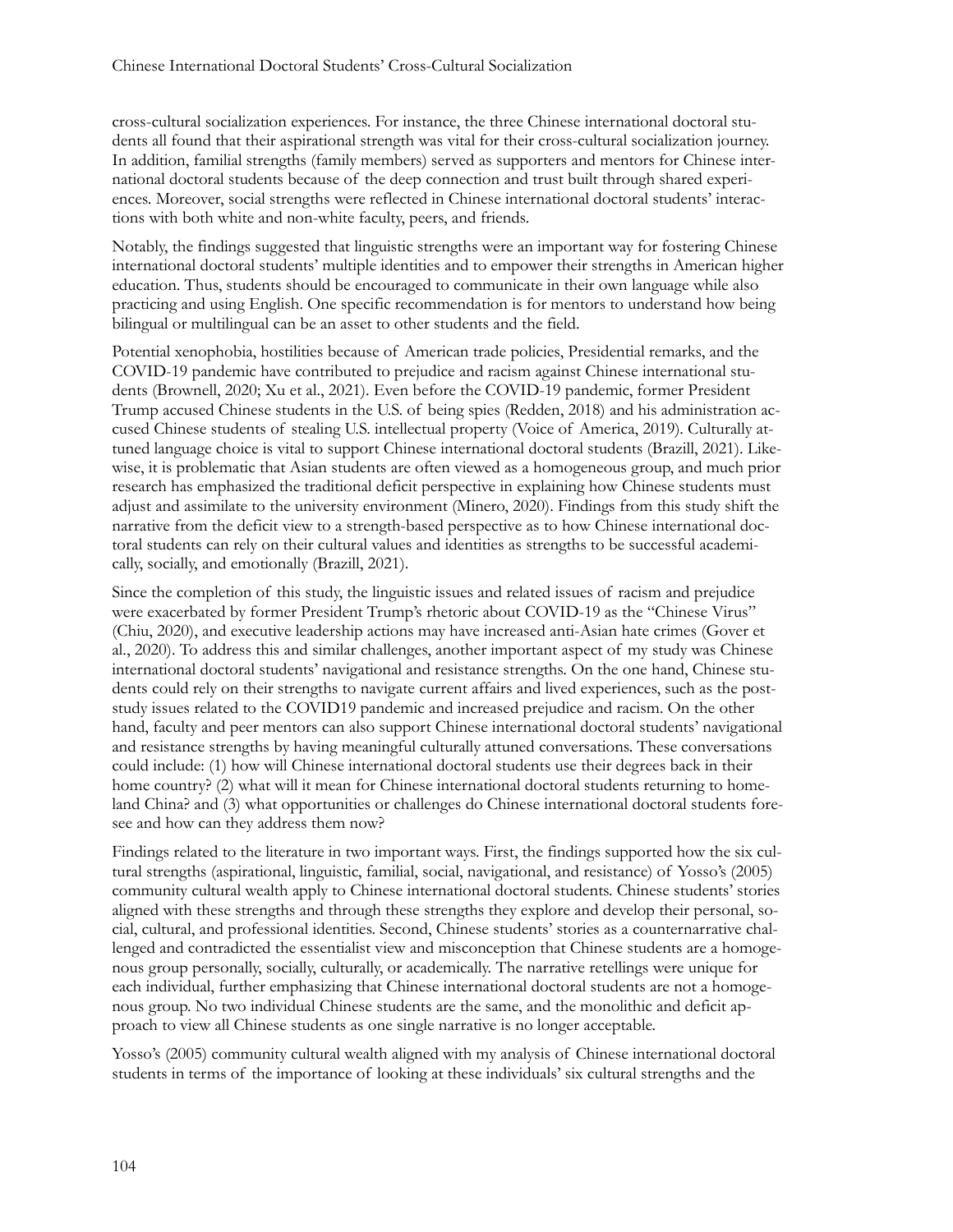positive interaction with their multiple identities. However, one limitation in this framework for understanding Chinese international doctoral students is that there may be an additional strength (perhaps "transitional strength") needed for Chinese international doctoral students before, during, and after the PhD programs.

## LIMITATIONS

Some limitations of the study are that it was conducted by a single researcher, the sample size was small, and the sample came from a single university. However, narrative inquiry is typically used for small groups and even for a single participant (Chan, 2009; Clandinin & Connelly, 2000; Creswell & Poth, 2018). A related limitation is that, like any narrowly focused qualitative study, it can have low generalizability.

## FUTURE RESEARCH

For future research, the generalizability should be tested against larger sample sizes at more American universities. Additionally, gender and other demographic variables could be explored. Also, it would be important to address specific issues in my findings regarding the identities of Chinese international doctoral students. These identity issues might include the relative ranking of the doctoral students' Chinese undergraduate universities, the geographical location of those universities within the large and regionally complex nation that is China, and the affiliation of students with any of China's 55 officially recognized ethnic minorities.

# **CONCLUSIONS**

In conclusion, this study explored a strength-based socialization perspective for how Chinese international doctoral students engage in cross-cultural socialization. The strength-based perspective included constructs such as multiple identities and strengths of Chinese international doctoral students' cross-cultural experience.

This narrative inquiry contributes to the field of international doctoral students in three unique ways. First, it explores a strength-based understanding for how Chinese international doctoral students use their cultural strengths and how these strengths intersect with their multiple identities. Second, linguistic strengths are particularly important for Chinese international doctoral students' success in their cross-cultural socialization journey. Therefore, students should be encouraged to communicate in their own language while also practicing and using English in developing their professional identity. Furthermore, a vital recommendation is for mentors or faculty to understand how being bilingual or multilingual can be an asset to other students and the field. For example, the Chinese language is a strength that supports Chinese students' personal, social, cultural, and professional identity development in the cross-socialization process. These bilingual students can access resources such as Chinese literature that provide them with broader content and multi-cultural perspectives. Third, navigational strength also fosters Chinese international students' cross-cultural socialization. Faculty and administrators are especially important agents to support students' navigation before, during, and after their doctoral journey. This navigational support could result in significant gains for retention, the social well-being of Chinese international doctoral students, and future recruitment.

## **ACKNOWLEDGMENTS**

I express my gratitude to the students who engaged in the research for sharing their stories. I am grateful for my colleagues Dr. Pat Munday from Montana Technological University and Dr. Carrie Myers and Dr. Catherine Johnson from Montana State University for their input. I sincerely thank the Informing Science Institute editor, anonymous reviewers, and publisher for their tireless work ethic.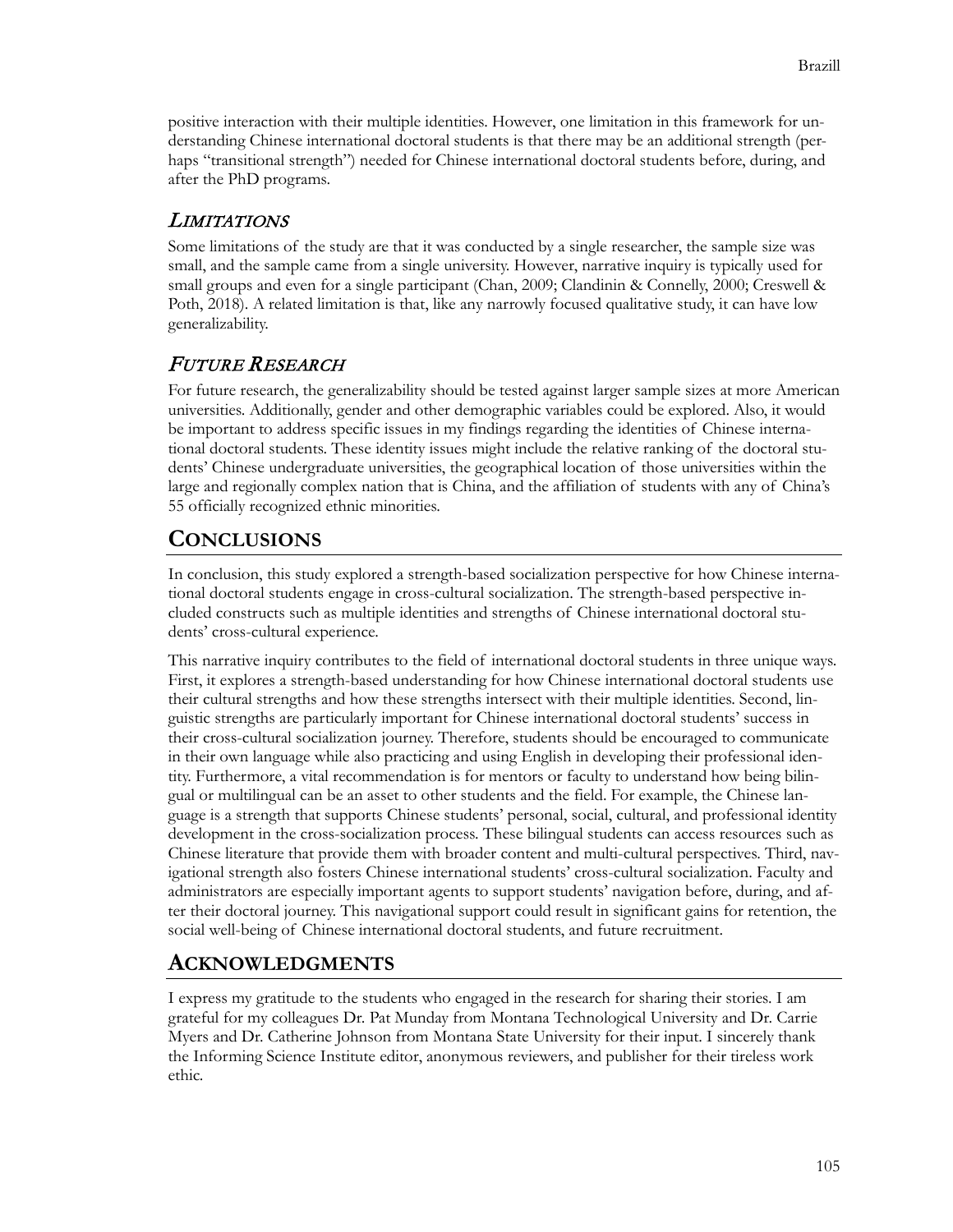#### **REFERENCES**

- Abes, E. S., Jones, S. R., & McEwen, M. K. (2007). Reconceptualizing the model of multiple dimensions of identity: The role of meaning-making capacity in the construction of multiple identities. *Journal of College Student Development*, *48*(1), 1-22. <https://doi.org/10.1353/csd.2007.0000>
- Altbach, P. G. (2013). *The international imperative in higher education*. Springer Science & Business Media.
- Anandavalli, S. (2019). *Lived experiences of international graduate students of color and their cultural capital: A critical perspective* (Doctoral dissertation, The University of North Carolina at Greensboro).
- Antony, J. S. (2002). Reexamining doctoral student socialization and professional development: Moving beyond the congruence and assimilation orientation. In J. C. Smart & W. G. Tierney (Eds.). *Higher education: Handbook of theory and research* (pp. 349-380). Springer. [https://doi.org/10.1007/978](https://doi.org/10.1007/978-94-010-0245-5_8)-94-010-0245-5\_8
- Austin, A. E., & McDaniels, M. (2006). Preparing the professoriate of the future: Graduate student socialization for faculty roles. In J. C. Smart (Ed.), *Higher education: Handbook of theory and research* (pp. 397-456). Springer. [https://doi.org/10.1007/1](https://doi.org/10.1007/1-4020-4512-3_8)-4020-4512-3\_8
- Azzahrawi, R. (2021). Engaging in narrative inquiry ethically and honorably. *SN Social Sciences*, *1*, 84. [https://doi.org/10.1007/s43545](https://doi.org/10.1007/s43545-021-00093-x)-021-00093-x
- Baron, R. A., & Markman, G. D. (2000). Beyond social capital: How social skills can enhance entrepreneurs' success. *Academy of Management Perspectives, 14*(1), 106-116. <https://doi.org/10.5465/ame.2000.2909843>
- Bevis, T. B. (2013). *A history of higher education exchange: China and America*. Routledge.
- Bista, K., & Foster, C. (2011). Issues of international student retention in American higher education. *The International Journal of Research and Review, 7*(2), 1-10.
- Bourke, B. (2014). Positionality: Reflecting on the research process. *The Qualitative Report*, *19*(33), 1-9. [https://doi.org/10.46743/2160](https://doi.org/10.46743/2160-3715/2014.1026)-3715/2014.1026
- Brazill, S. C. (2016). *Chinese to English translation: Identifying problems and providing solutions* (M.S. thesis, Montana Tech of the University of Montana). [https://digitalcommons.mtech.edu/grad\\_rsch/71/](https://digitalcommons.mtech.edu/grad_rsch/71/)
- Brazill, S. C. (2020). Pedagogical strategies for teaching a multicultural education course: From safe space to brave space for a community of learners. *Educational Research: Theory and Practice, 31*(2), 56-71.
- Brazill, S. C. (2021). Narrative inquiry into Chinese international doctoral students' journey: A strength-based perspective. International Journal of Doctoral Studies, 16, 395-428. <https://doi.org/10.28945/4785>
- Brazill, S. C., & Munday, P. (2022). Brave new world: Transformational teaching for a web-based multicultural education course in the age of COVID-19. In L.Parson & C. C. Ozaki (Eds), *Teaching and learning for social justice and equity in higher education* (pp. 163-185). Palgrave Macmillan. [https://doi.org/10.1007/978](https://doi.org/10.1007/978-3-030-88608-0_7)-3-030- [88608-](https://doi.org/10.1007/978-3-030-88608-0_7)0\_7
- Brazill, S. C., Myers, C. B., Myers, S. M., & Johnson, C. M. (2021). Cultural congruity and academic confidence of American Indian graduate students in STEM: Peer interactions, mentor cultural support, and university environment fit. *Journal of Diversity in Higher Education.* Advance online publication. <https://doi.org/10.1037/dhe0000353>
- Brownell, K. (2020, March 20). Despite what Trump says, my Chinese students are not the face of this virus. *The Guardian.* [https://www.theguardian.com/education/2020/mar/20/chinese](https://www.theguardian.com/education/2020/mar/20/chinese-students-racism-coronavirus)-students-racism-corona[virus](https://www.theguardian.com/education/2020/mar/20/chinese-students-racism-coronavirus)
- Burke, P. J., & Stets, J. E. (2009). *Identity theory*. Oxford University Press. [https://doi.org/10.1093/ac](https://doi.org/10.1093/acprof:oso/9780195388275.001.0001)[prof:oso/9780195388275.001.0001](https://doi.org/10.1093/acprof:oso/9780195388275.001.0001)
- Burt, B. A., & Johnson, J. T. (2018). Origins of early STEM interest for Black male graduate students in engineering: A community cultural wealth perspective. *School Science and Mathematics*, *118*(6), 257-270. <https://doi.org/10.1111/ssm.12294>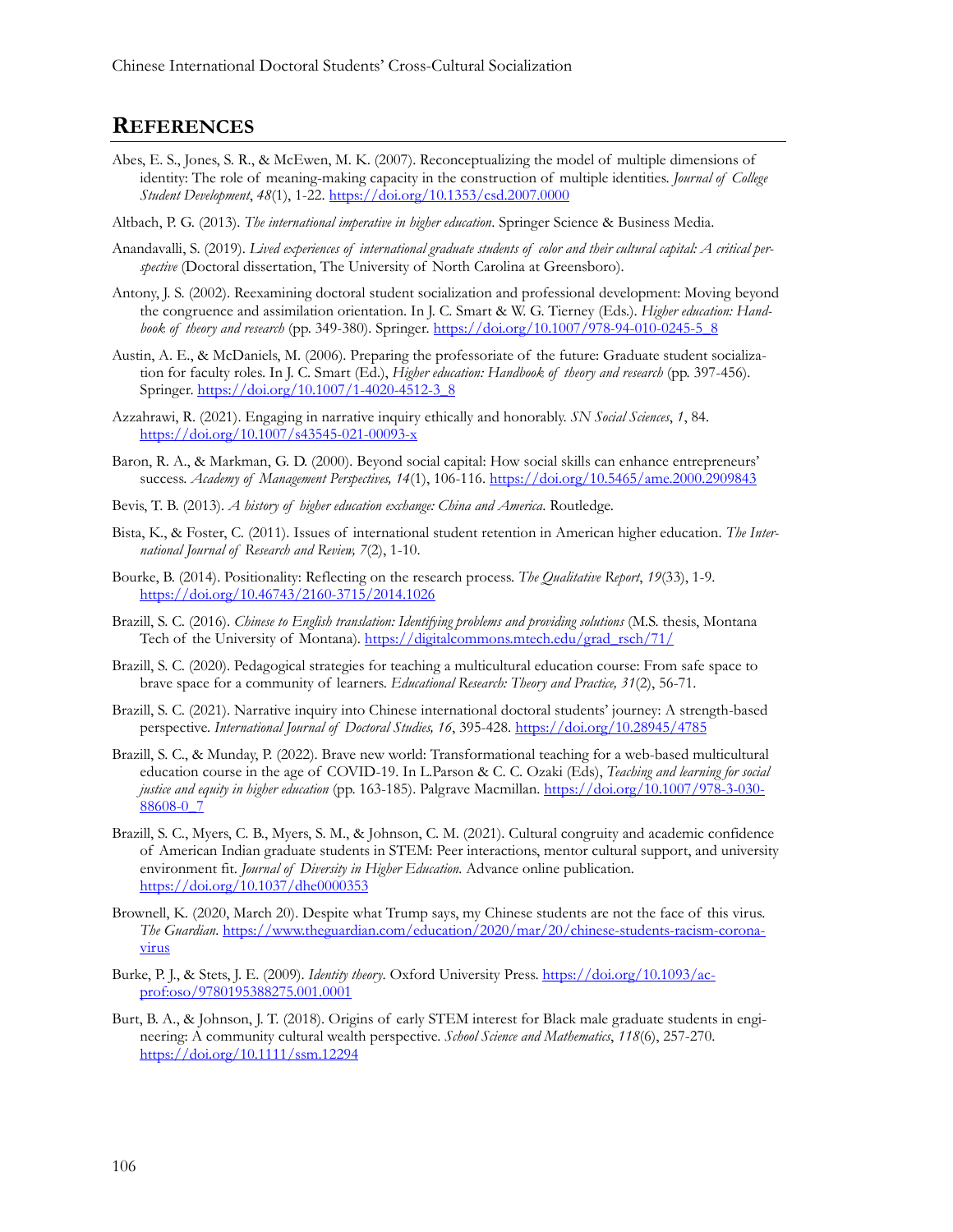- Chan, E. (2009). Living in the space between participant and researcher as a narrative inquirer: Examining ethnic identity of Chinese Canadian students as conflicting stories to live by. *The Journal of Educational Research, 103*(2), 113-122. <https://doi.org/10.1080/00220670903323792>
- Chase, S. (2005). Narrative inquiry. *The Sage Handbook of Qualitative Research* (3rd ed., pp. 651-679). Sage.
- Chiu, A. (2020, March 20). Trump has no qualms about calling coronavirus the "Chinese Virus." That's a dangerous attitude, experts say. *Washington Post.* [https://www.washingtonpost.com/nation/2020/03/20/](https://www.washingtonpost.com/nation/2020/03/20/coronavirus-trump-chinese-virus/)coronavirus[-trump-](https://www.washingtonpost.com/nation/2020/03/20/coronavirus-trump-chinese-virus/)chinese-virus/
- Choudaha, R. (2021, January 11). The fourth wave of international student mobility. *University World News*[.](https://www.universityworldnews.com/post.php?story=20210111083621946) <https://www.universityworldnews.com/post.php?story=20210111083621946>
- Clandinin, D. J., & Connelly, F. M. (2000). *Narrative inquiry: Experience and story in qualitative research.* Jossey-Bass.
- Clandinin, D. J., & Huber, J. (2010). Narrative inquiry. In B. McGaw, E. Baker, & P. P. Peterson (Eds.), *International encyclopedia of education* (3rd ed., pp. 436-441). Elsevier. [https://doi.org/10.1016/B978](https://doi.org/10.1016/B978-0-08-044894-7.01387-7)-0-08-044894- [7.01387](https://doi.org/10.1016/B978-0-08-044894-7.01387-7)-7
- Corlett, S., & Mavin, S. (2018). Reflexivity and researcher positionality. *The SAGE handbook of qualitative business and management research methods* (pp. 377-399). Sage. <https://doi.org/10.4135/9781526430212.n23>
- Crehan, L. (2017). *Cleverlands: The secrets behind the success of the world's education superpowers.* Random House.
- Creswell, J. W., & Poth, C. N. (2018). *Qualitative inquiry and research design: Choosing among five approaches* (4th ed.). Sage.
- Daiya, K. (2020, June 16). Colleges need to help international students now. *Inside Higher Ed*. [https://www.in](https://www.insidehighered.com/views/2020/06/16/colleges-need-help-international-students-now-opinion)[sidehighered.com/views/2020/06/16/colleges](https://www.insidehighered.com/views/2020/06/16/colleges-need-help-international-students-now-opinion)-need-help-international-students-now-opinion
- De Wit, H. (2002). *Internationalization of higher education in the United States of America and Europe: A historical, comparative, and conceptual analysis*. Greenwood Publishing Group.
- Deardorff, D. K., & van Gaalen, A. (2012). Outcomes assessment in the internationalization of higher education. In D. L. Deardorff, H. de Wit, J. D. Heyl, & T. Adams (Eds.), *The SAGE handbook of international higher education*, 167-189.
- Dennis, M. J. (2017). The Trump impact on international recruitment. *Enrollment Management Report*, *21*(3), 1-3. <https://doi.org/10.1002/emt.30297>
- Espino, M. M. (2014). Exploring the role of community cultural wealth in graduate school access and persistence for Mexican American PhDs. *American Journal of Education*, *120*(4), 545-574. <https://doi.org/10.1086/676911>
- Fenton, A. (2008). From strength to strength: An educational research journey using a strengths approach. *International Journal of Pedagogies and Learning, 4*(5)*,* 90-103. <https://doi.org/10.5172/ijpl.4.5.90>
- Fesmire, S. (2019). *Beyond moral fundamentalism: John Dewey's pragmatic pluralism in ethics and politics*. Oxford Handbooks.
- Fisher-Borne, M., Cain, J. M., & Martin, S. L. (2014). From mastery to accountability: Cultural humility as an alternative to cultural competence. *Social Work Education*, *34*(2), 165-18[1.](https://doi.org/10.1080/02615479.2014.977244) <https://doi.org/10.1080/02615479.2014.977244>
- Ford, C., & McMullin, J. (2016). Internationalization of higher education institutions. In J. Côté & A. Furlong (Eds.), *Routledge handbook of the sociology of higher education* (pp. 289-298). Routledge. [https://doi.org/10.4324/9781315772233](https://doi.org/10.4324/9781315772233-26)-26
- Foronda, C., Baptiste, D.-L., Reinholdt, M. M., & Ousman, K. (2015). Cultural humility: A concept analysis. *Journal of Transcultural Nursing, 2*7(3), 210-217. <https://doi.org/10.1177/1043659615592677>
- Garcia, G. A., Ramirez, J. J., & Patrón, O. E. (2020). Rethinking Weidman's models of socialization for Latinxs along the postsecondary educational pipeline. In J. Weidman & L. DeAngelo L. (Eds), *Socialization in higher education and the early career* (pp. 55-72). Springer. [https://doi.org/10.1007/978](https://doi.org/10.1007/978-3-030-33350-8_4)-3-030-33350-8\_4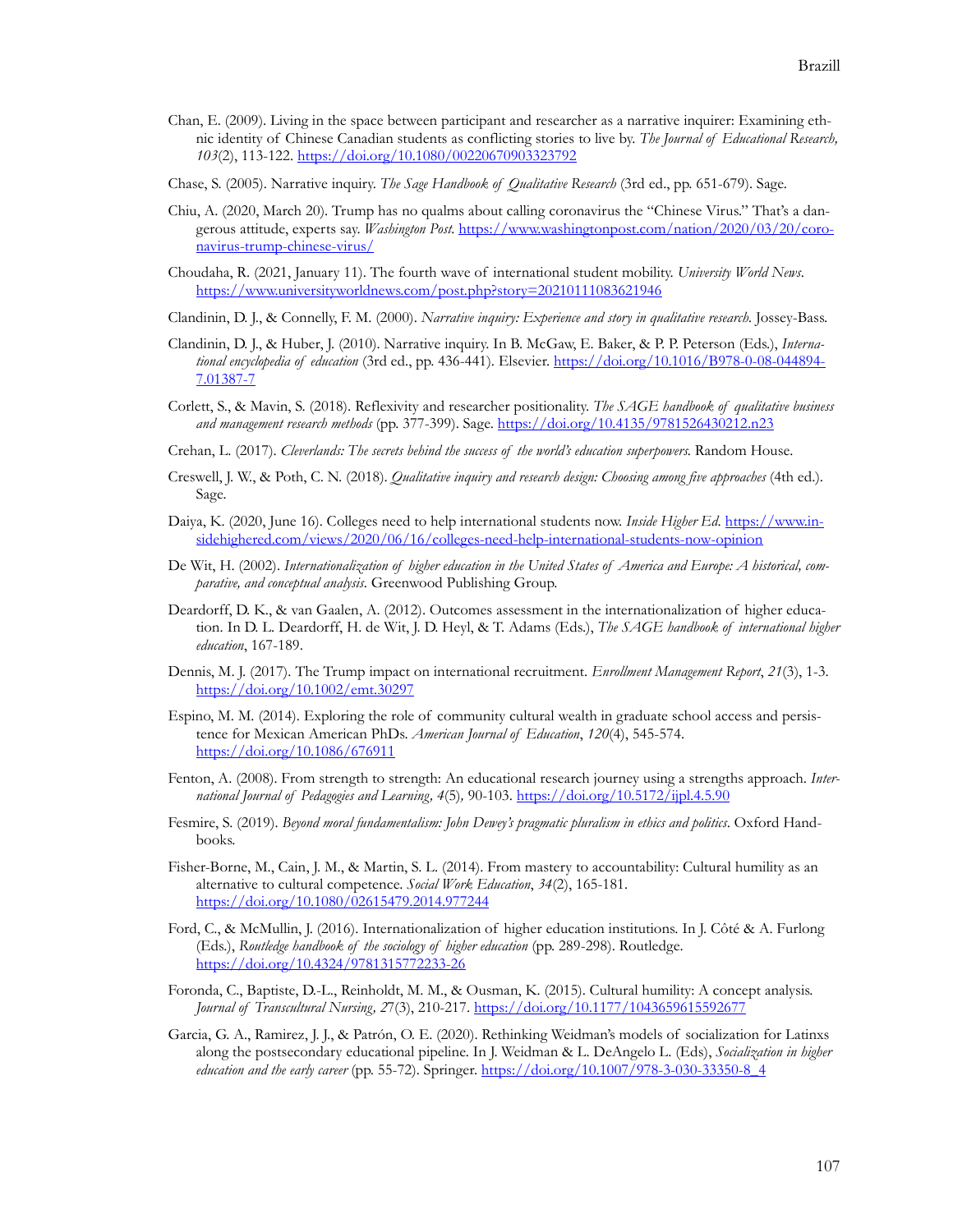- Gardner, S. K. (2007). "I heard it through the grapevine": Doctoral student socialization in chemistry and history. *Research in Higher Education, 54*(5), 723-740. [https://doi.org/10.1007/s10734](https://doi.org/10.1007/s10734-006-9020-x)-006-9020-x
- Gardner, S. K. (2009). The development of doctoral students: Phases of challenge and support. *ASHE Higher Education Report, 34*(6). <https://doi.org/10.1002/aehe.3406>
- Gardner, S. K., & Doore, S. A. (2020). Doctoral student socialization and professional pathways. In J. Weidman & L. DeAngelo (Eds.), *Socialization in higher education and the early career* (pp. 113-127). Springer. [https://doi.org/10.1007/978](https://doi.org/10.1007/978-3-030-33350-8_7)-3-030-33350-8\_7
- Gardner, S. K., & Mendoza, P. (2010). *On becoming a scholar: Socialization and development in doctoral education*. Stylus.
- Given, L. M. (2008). *The Sage encyclopedia of qualitative research methods*. Sage. <https://doi.org/10.4135/9781412963909>
- Glaeser, E. L., Laibson, D., & Sacerdote, B. (2002). An economic approach to social capital. *The Economic Journal, 112*(483), F437-F458. [https://doi.org/10.1111/1468](https://doi.org/10.1111/1468-0297.00078)-0297.00078
- Golde, C. M. (2005). The role of the department and discipline in doctoral student attrition: Lessons from four departments. *The Journal of Higher Education*, *76*(6), 669-700. <https://doi.org/10.1080/00221546.2005.11772304>
- Golde, C. M., & Walker, G. E. (Eds.). (2006). *Envisioning the future of doctoral education: Preparing stewards of the discipline-Carnegie essays on the doctorate* (Vol. 3). John Wiley & Sons.
- Gong, X., & Huybers, T. (2015). Chinese students and higher education destinations: Findings from a choice experiment. *Australian Journal of Education*, *59*(2), 196-218. <https://doi.org/10.1177/0004944115584482>
- Gover, A. R., Harper, S. B., & Langton, L. (2020). Anti-Asian hate crime during the COVID-19 pandemic: Exploring the reproduction of inequality. *American Journal of Criminal Justice, 45*(4), 647-667. [https://doi.org/10.1007/s12103](https://doi.org/10.1007/s12103-020-09545-1)-020-09545-1
- Griner, J., & Sobol, A. (2014). Chinese students' motivations for studying abroad. *Global Studies Journal*, *7*(1), 1- 14. [https://doi.org/10.18848/1835](https://doi.org/10.18848/1835-4432/CGP/v07i01/40893)-4432/CGP/v07i01/40893
- Hahn, Z. L. (2010). *Coping with acculturative stress and depression among international students: A cultural perspective* (Doctoral dissertation, University of Pennsylvania).
- He, Y., & Hutson, B. (2018). Exploring and leveraging Chinese international students' strengths for success. *Journal of International Students*, *8*(1), 87-108. <https://doi.org/10.32674/jis.v8i1.153>
- Heng, T. T. (2018). Different is not deficient: Contradicting stereotypes of Chinese international students in US higher education. *Studies in Higher Education*, *43*(1), 22-36. <https://doi.org/10.1080/03075079.2016.1152466>
- Heng, T. T. (2020). "Chinese students themselves are changing": Why we need alternative perspectives of Chinese international students. *Journal of International Students*, *10*(2), 539-545. <https://doi.org/10.32674/jis.v10i2.958>
- Henkel, M. (2009). Introduction: Change and continuity in academic and professional identities. In C. Whitchurch & G. Gordon (Eds.), *Academic and professional identities in higher education* (pp. 21-30). Routledge.
- Hogg, L., & Volman, M. (2020). A synthesis of funds of identity research: Purposes, tools, pedagogical approaches, and outcomes. *Review of Educational Research, 90*(6), 862-895. <https://doi.org/10.3102/0034654320964205>
- Holmes, A. G. (2020). Researcher positionality A consideration of its influence and place in qualitative research - A new researcher guide. *Shanlax International Journal of Education*, *8*(4), 1-10. <https://doi.org/10.34293/education.v8i4.3232>
- Huber, L. P. (2009). Challenging racist nativist framing: Acknowledging the community cultural wealth of undocumented Chicana college students to reframe the immigration debate. *Harvard Educational Review*, *79*(4), 704-730.<https://doi.org/10.17763/haer.79.4.r7j1xn011965w186>
- International Education Exchange (IEE). (2020). *Open doors annual release.* [https://opendoorsdata.org/annual](https://opendoorsdata.org/annual-release/)[release/](https://opendoorsdata.org/annual-release/)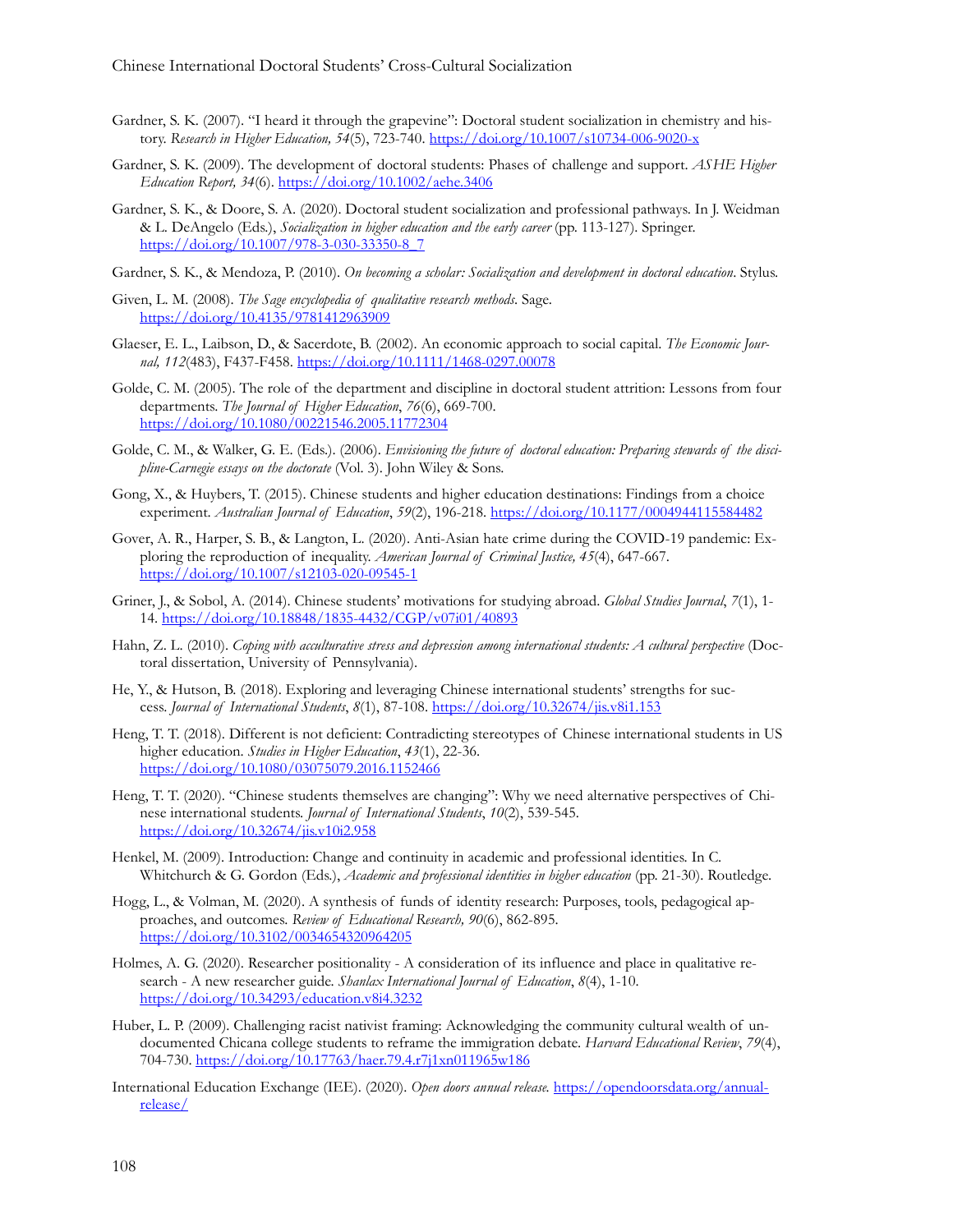Jandt, F. E. (2017). *An introduction to intercultural communication: Identities in a global community*. Sage Publications.

- Johnson, C. M., Ward, K. A., & Gardner, S. K. (2017). Doctoral student socialization. In J. Shin & P. Teixeira (Eds.), *Encyclopedia of international higher education systems and institutions.* Springer. [https://doi.org/10.1007/978](https://doi.org/10.1007/978-94-017-9553-1_296-1)-94-017-9553-1\_296-1
- Ku, H.-Y., Lahman, M. K. E., Yeh, H.-T., & Cheng, Y.-C. (2008). Into the academy: Preparing and mentoring international doctoral students. *Educational Technology Research and Development*, *56*(3), 365-377. [https://doi.org/10.1007/s11423](https://doi.org/10.1007/s11423-007-9083-0)-007-9083-0
- Lee, J. J., & Rice, C. (2007). Welcome to America? International student perceptions of discrimination. *Higher Education*, *53*(3), 381-409. [https://doi.org/10.1007/s10734](https://doi.org/10.1007/s10734-005-4508-3)-005-4508-3
- Li, W., & Collins, C. S. (2018). Chinese doctoral student socialization in the United States: A qualitative study. *Forum for International Research in Education, 1*(2). <https://doi.org/10.18275/fire201401021012>
- Li, Y. A., Whalley, J., Zhang, S., & Zhao, X. (2011). The higher educational transformation of China and its global implications. *The World Economy, 34*(4), 516-545. [https://doi.org/10.1111/j.1467](https://doi.org/10.1111/j.1467-9701.2011.01344.x)-9701.2011.01344.x
- Li, Y. S. (2000). *John Dewey and modern Chinese Education: prospects for a new philosophy* [Doctoral dissertation, The Ohio State University].
- Lincoln, Y. S., & Guba, E. G. (1985). *Naturalistic inquiry.* Sage Publications. [https://doi.org/10.1016/0147](https://doi.org/10.1016/0147-1767(85)90062-8) [1767\(85\)90062](https://doi.org/10.1016/0147-1767(85)90062-8)-8
- Major, C. H., & Savin-Baden, M. (2013). *Qualitative research: The essential guide to theory and practice.* Routledge.
- Matthews, A. (2021). Adapting to the transitional stage of the doctoral environment: An autoethnography of socialization. *International Journal of Doctoral Studies, 16*, 71-87. <https://doi.org/10.28945/4685>
- McAlpine, L. (2012). Identity-trajectories: Doctoral journeys from past to present to future. *Australian Universities' Review, 54*(1), 38-46.
- McCoy, D. L., & Rodricks, D. J. (2015). Critical race theory in higher education: 20 years of theoretical and research innovations. *ASHE Higher Education Report, 41*(3).<https://doi.org/10.1002/aehe.20021>
- Mertens, D. M., & Wilson, A. T. (2019). *Program evaluation theory and practice: A comprehensive guide*. Guilford Press.
- Mervosh, S. (2019, January 27). Duke University apologizes over professor's email asking Chinese students to speak English. *The New York Times.* https://www.nytimes.com/2019/01/27/us/megan-neely-duke-chinese.html
- Minero, S. Z. (2020). *Cultural identity in flux: A qualitative study of Chinese international students' construction of being and positioning in US higher education* (Doctoral dissertation, Harvard Graduate School of Education).
- Moser, A., & Korstjens, I. (2018). Series: Practical guidance to qualitative research. Part 3: Sampling, data collection and analysis. *European Journal of General Practice*, *24*(1), 9-18. <https://doi.org/10.1080/13814788.2017.1375091>
- Munday, P. (2019). This too is China: Hui Muslim culture and the Fulbright experience at Ningxia University. In S. Freedman, P. Munday, and J. W. Cockcroft (Eds.), *Narrative inquiries from Fulbright Lecturers in China* (pp. 44-56). Routledge.
- Nasheeda, A., Abdullah, H. B., Krauss, S. E., & Ahmed, N. B. (2019). Transforming transcripts into stories: A multimethod approach to narrative analysis. *International Journal of Qualitative Methods, 18*. <https://doi.org/10.1177/1609406919856797>
- National Academies of Sciences, Engineering, and Medicine. (2020). *The science of effective mentorship in STEMM.* [https://www.nationalacademies.org/our](https://www.nationalacademies.org/our-work/the-science-of-effective-mentoring-in-stemm)-work/the-science-of-effective-mentoring-in-stemm
- National Research Council. (2005). *Policy implications of international graduate students and postdoctoral scholars in the United States.* The National Academies Press. <https://doi.org/10.17226/11289>
- Nerad, M. (2010). Globalization and the internationalization of graduate education: A macro and micro view. *Canadian Journal of Higher Education*, *40*(1), 1-12. <https://doi.org/10.47678/cjhe.v40i1.1566>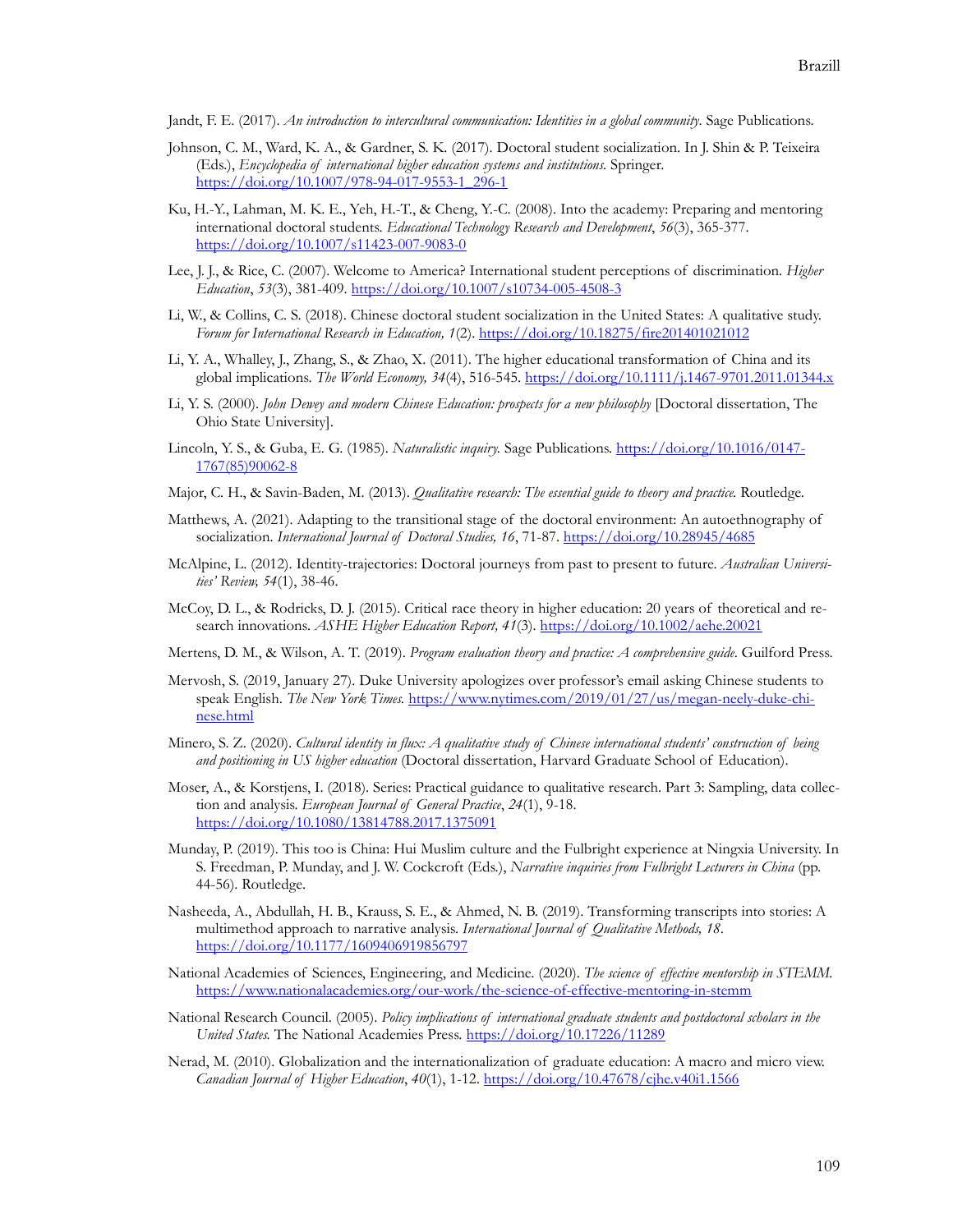- Ollerenshaw, J. A., & Creswell, J. W. (2002). Narrative research: A comparison of two restoring data analysis approaches. *Qualitative Inquiry*, *8*(3), 329-347[. https://doi.org/10.1177/10778004008003008](https://doi.org/10.1177/10778004008003008)
- O'Mara, M. (2012). The uses of the foreign student. *Social Science History*, *36*(4), 583–615. <https://doi.org/10.1017/s014555320001049x>
- Oyserman, D., & Destin, M. (2010). Identity-based motivation: Implications for intervention. *The Counseling Psychologist*, *38*(7), 1001-1043.<https://doi.org/10.1177/0011000010374775>
- Rashid, T., & McGrath, R. (2020). Strengths-based actions to enhance wellbeing in the time of COVID-19. *International Journal of Wellbeing*, *10*(4). <https://doi.org/10.5502/ijw.v10i4.1441>
- Redden, E. (2018, August 9). "Politico" reports that Trump called most Chinese students in the U.S. spies. *Inside Higher Ed.* [https://www.insidehighered.com/news/2018/08/09/politico](https://www.insidehighered.com/news/2018/08/09/politico-reports-trump-called-most-chinese-students-us-spies)-reports-trump-called-most-chinese-[students](https://www.insidehighered.com/news/2018/08/09/politico-reports-trump-called-most-chinese-students-us-spies)-us-spies
- Reynolds, A. L., & Pope, R. L. (1991). The complexities of diversity: Exploring multiple oppressions. *Journal of Counseling & Development*, *70*(1), 174-180. [https://doi.org/10.1002/j.1556](https://doi.org/10.1002/j.1556-6676.1991.tb01580.x)-6676.1991.tb01580.x
- Ruble, R. A., & Zhang, Y. B. (2013). Stereotypes of Chinese international students held by Americans. *International Journal of Intercultural Relations*, *37*(2), 202-211. [https://doi.org/10.1016/j.ijintrel.](https://doi.org/10.1016/j.ijintrel.2012.12.004)2012.12.004
- Saleebey, D. (2006). Power in the people. In D. Saleebey (Ed.), *The strengths perspective in social work* (3rd ed., pp. 1- 24). Allyn and Bacon.
- Su, Z. (1995). A critical evaluation of John Dewey's influence on Chinese education. *American Journal of Education*, *103*(3), 302-325.<https://doi.org/10.1086/444103>
- Vanderstoep, S. W., & Johnson, D. D. (2008). *Research methods for everyday life: Blending qualitative and quantitative approaches*. John Wiley & Sons.
- Véliz, D. (2020). The socialization of international doctoral students in the USA. In J. Weidman, & L. DeAngelo (Eds.), *Socialization in higher education and the early career* (pp. 149-160). Springer. [https://doi.org/10.1007/978](https://doi.org/10.1007/978-3-030-33350-8_9)-3-030-33350-8\_9
- Vignoles, V. L., Schwartz, S. J., & Luyckx, K. (2011). Introduction: Toward an integrative view of identity. In S. Schwartz, K. Luyckx, & V. Vignoles (Eds.) *Handbook of identity theory and research* (pp. 1-27). Springer. [https://doi.org/10.1007/978](https://doi.org/10.1007/978-1-4419-7988-9_1)-1-4419-7988-9\_1
- Voice of America. (2019, September 24). *US universities see decline in students from China.* [https://www.voanews.com/usa/us](https://www.voanews.com/usa/us-universities-see-decline-students-china)-universities-see-decline-students-china
- Walker, G. E., Golde, C. M., Jones, L., Bueschel, A. C., & Hutchings, P. (2008). *The formation of scholars: Rethinking doctoral education for the twenty-first century*. John Wiley & Sons.
- Wang, A. B. (2019, January 28). Duke professor apologizes for telling Chinese students to speak English on campus. *The Washington Post.* [https://www.washingtonpost.com/education/2019/01/27/duke](https://www.washingtonpost.com/education/2019/01/27/duke-professor-warns-chinese-students-speak-english-campus-or-face-unintended-consequences/)-professorwarns-chinese-students-speak-english-campus-or-face-unintended-[consequences/](https://www.washingtonpost.com/education/2019/01/27/duke-professor-warns-chinese-students-speak-english-campus-or-face-unintended-consequences/)
- Weidman, J. C. (2020). Conceptualizing student socialization in higher education: An intellectual journey. In J. Weidman & L. DeAngelo (Eds.), *Socialization in higher education and the early career* (pp. 11-28). Springer. h[ttps://doi.org/10.1007/978](https://doi.org/10.1007/978-3-030-33350-8_2)-3-030-33350-8\_2
- Weidman, J. C., DeAngelo, L., & Bethea, K. A. (2014). Understanding student identity from a socialization perspective. *New Directions for Higher Education, 2014*(166), 43-51[. https://doi.org/10.1002/he.20094](https://doi.org/10.1002/he.20094)
- Weidman, J. C., Twale, D. J., & Stein, E. L. (2001). Socialization of graduate and professional students in higher education: A perilous passage? *ASHE-ERIC Higher Education Report, 28*(3).
- Western, J., Stimson, R., Baum, S., & Van Gellecum, Y. (2005). Measuring community strength and social capital. *Regional Studies, 3*9(8), 1095-1109. [https://doi.org/10.1080/00343400500328](https://doi.org/10.1080/00343400500328222)222
- Whitley, B. E., Jr., & Kite, M. E. (2012). *Principles of research in behavioral science*. Routledge.
- Xiang, Y. (2015). *Exploring Chinese international students' conceptions of academic success in an American graduate school* (Doctoral dissertation, Florida State University).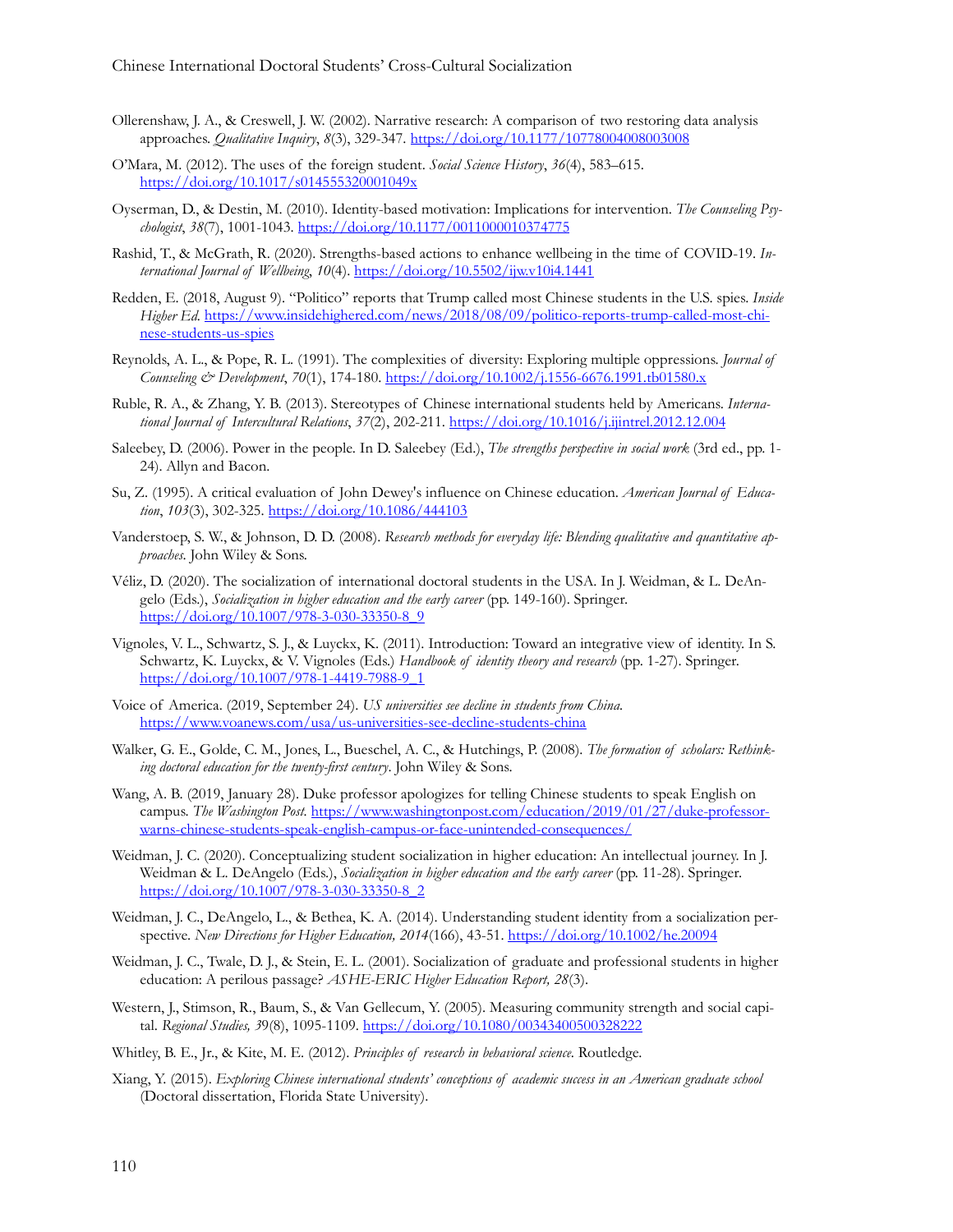- Xu, J., Sun, G., Cao, W., Fan, W., Pan, Z., Yao, Z., & Li, H. (2021). Stigma, discrimination, and hate crimes in Chinese-speaking world amid Covid-19 pandemic. *Asian Journal of Criminology, 16*, 51-74. [https://doi.org/10.1007/s11417](https://doi.org/10.1007/s11417-020-09339-8)-020-09339-8
- Yan, K., & Berliner, D. C. (2013). Chinese international students' personal and sociocultural stressors in the United States. *Journal of College Student Development, 54*(1), 62-84. <https://doi.org/10.1353/csd.2013.0010>
- Yang, Y., Volet, S., & Mansfield, C. (2017). Motivations and influences in Chinese international doctoral students' decision for STEM study abroad. *Educational Studies, 44*(3), 264-278. <https://doi.org/10.1080/03055698.2017.1347498>
- Ye, L., & Edwards, V. (2017). A narrative inquiry into the identity formation of Chinese doctoral students in relation to study abroad. *Race Ethnicity and Education*, *20*(6), 865-876. <https://doi.org/10.1080/13613324.2017.1294570>
- Ye, L. L. (2018). *Intercultural experience and identity: Narratives of Chinese doctoral students in the UK*. Springer.
- Yosso, T. J. (2005). Whose culture has capital? A critical race theory discussion of community cultural wealth. *Race Ethnicity and Education*, *8*(1), 69-91. <https://doi.org/10.1080/1361332052000341006>
- Yu, T. (2006). Challenging the politics of the "model minority" stereotype: A case for educational equality. *Equity & Excellence in Education*, *39*(4), 325-333. <https://doi.org/10.1080/10665680600932333>
- Zhang, Y. L. (2016). International students in transition: Voices of Chinese doctoral students in a U.S. research university. *Journal of International Students, 6*(1), 175-194. <https://doi.org/10.32674/jis.v6i1.487>
- Zhou, J. (2015). International students' motivation to pursue and complete a Ph.D. in the U.S. *Higher Education*, *69*(5), 719-733. [https://doi.org/10.1007/s10734](https://doi.org/10.1007/s10734-014-9802-5)-014-9802-5
- Zhou, Y., Jindal-Snape, D., Topping, K., & Todman, J. (2008). Theoretical models of culture shock and adaptation in international students in higher education. *Studies in Higher Education, 33*(1), 63-75. <https://doi.org/10.1080/03075070701794833>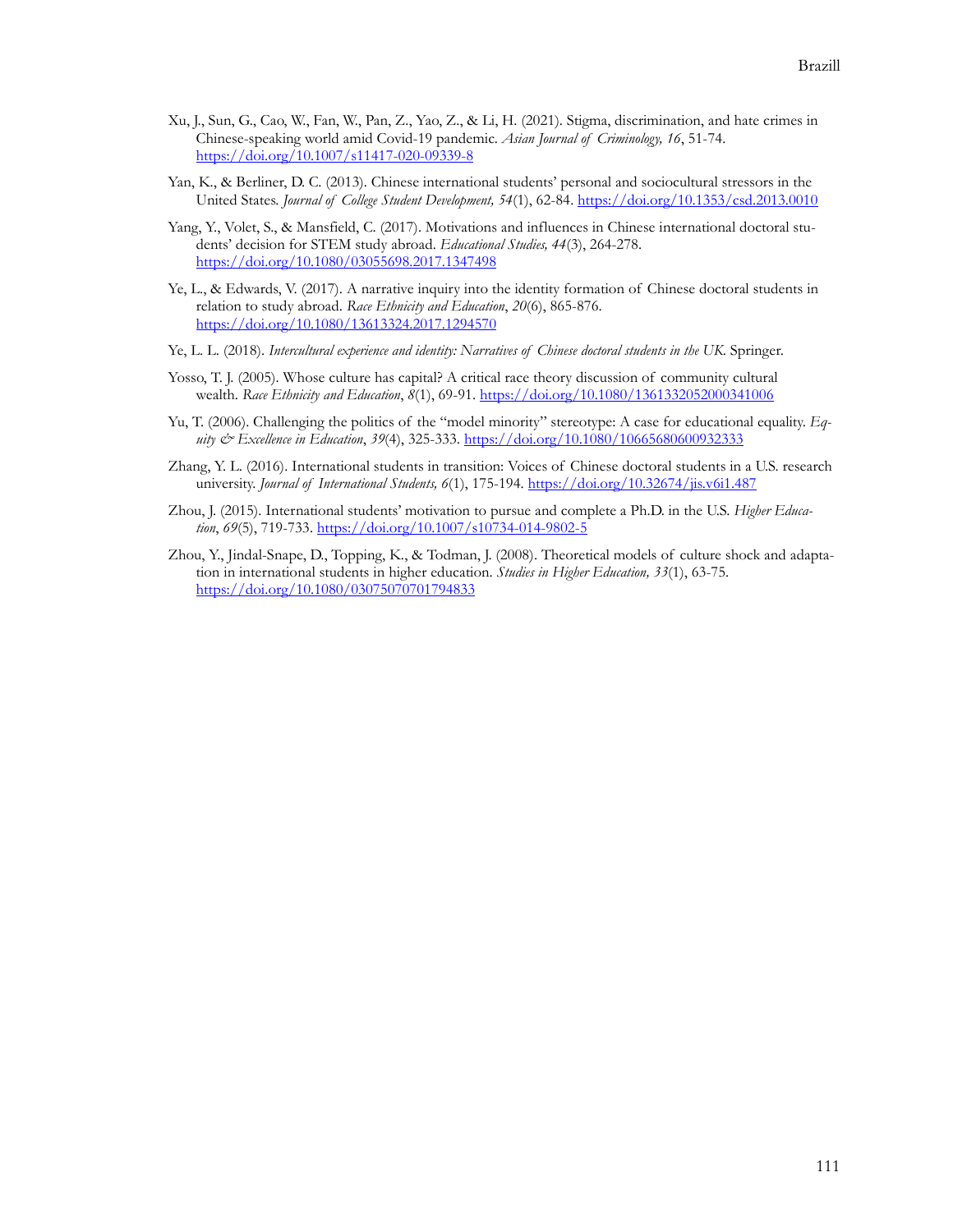|                                                                                     | <b>Interview Question Part I</b>                                                                                                                                                                                                                                                                       |
|-------------------------------------------------------------------------------------|--------------------------------------------------------------------------------------------------------------------------------------------------------------------------------------------------------------------------------------------------------------------------------------------------------|
| <b>Rapport Building with</b><br><b>Chinese International</b>                        |                                                                                                                                                                                                                                                                                                        |
| <b>Doctoral Students</b>                                                            | Questions about family and social background.                                                                                                                                                                                                                                                          |
|                                                                                     | 询问关于参与者的家庭和社会背景信息。                                                                                                                                                                                                                                                                                     |
|                                                                                     | Questions about choice of doctoral degree in the U.S. and general<br>$\bullet$<br>experience.                                                                                                                                                                                                          |
|                                                                                     | 询问关于参与者在美国攻读博士学位的基本情况和历程。                                                                                                                                                                                                                                                                              |
| <b>Research Question 1</b>                                                          | <b>Interview Question Part II</b>                                                                                                                                                                                                                                                                      |
| What do Chinese interna-<br>tional doctoral students<br>identify as most salient to | Personal Identity: Can you share stories of how you grew up and<br>formed your personal identity (e.g., stories about childhood,<br>schooling, or things you remember, etc.)?                                                                                                                          |
| who they are throughout<br>their cross-cultural socializa-<br>tion journey?         | 能否分享一下有关你个人成长和对你性格形成有影响的故<br>事? (例如, 童年、上学或你记忆深刻的事情)                                                                                                                                                                                                                                                   |
|                                                                                     | Personal Identity: Please describe yourself. Who are you as a per-<br>$\bullet$<br>son now? How do you think you became who you are now? Are<br>you the person you want to be?                                                                                                                         |
|                                                                                     | 请描述一下你自己。你认为你现在成为了什么样的人?你<br>是如何成为现在的你的? 现在的你是你所期望成为的样子<br>吗?                                                                                                                                                                                                                                          |
|                                                                                     | Professional Identity: Can you please share the most important<br>$\bullet$<br>reason that you wanted to do your PhD in the U.S.? Why not<br>China or another country? When did you first begin thinking<br>about studying in the U.S.?                                                                |
|                                                                                     | 能否阐述一下你选择在美国攻读博士学位的最重要原因?<br>为什么不选择在中国或其他国家就读? 你最开始是什么时<br>候打算来美国学习的?                                                                                                                                                                                                                                  |
|                                                                                     | Professional Identity: Have you completed your doctoral<br>$\bullet$<br>courses, comprehensive exam, or dissertation?                                                                                                                                                                                  |
|                                                                                     | 你是否完成了博士课程、或者综合考试或者论文?<br>Professional Identity: What are your career plans for after your<br>PhD?                                                                                                                                                                                                     |
|                                                                                     | 博士毕业后你的职业规划是什么?                                                                                                                                                                                                                                                                                        |
|                                                                                     | <b>Cultural Identity:</b> What role does Chinese culture play in your<br>٠<br>doctoral experience?                                                                                                                                                                                                     |
|                                                                                     | 中国文化在你的博士攻读经历中起到什么作用?<br><b>Social Identity:</b> How is your relationship with your family and<br>$\bullet$<br>friends in China during your PhD in the U.S.? Do you keep in<br>touch with them often? Have you noticed any changes in your Chi-<br>nese relationships? If so, tell me more about that. |
|                                                                                     | 在美国攻读博士学位期间, 你与中国的家人和朋友之间的<br>关系保持得如何? 经常与他们联系吗? 来美国以后, 你与                                                                                                                                                                                                                                             |

# **APPENDIX: INTERVIEW PROTOCOL (**访谈问题大纲)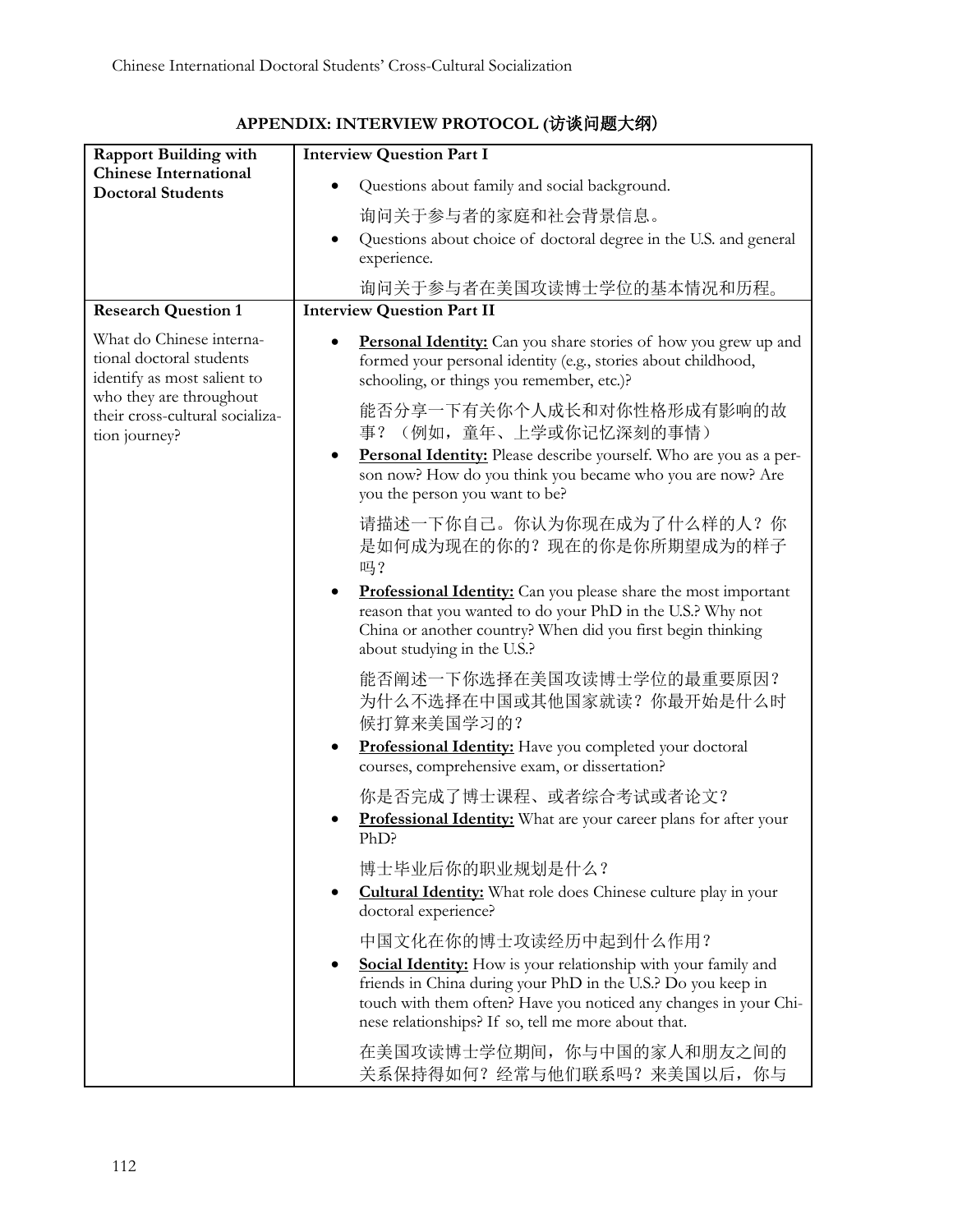|                                                                                                                                                                                                    | 中国的家人或朋友的关系发生了什么变化吗? 如果发生了<br>变化,请说明。                                                                                                                                                                                                                                                                                                                                                                                                                                                                                                                                                        |
|----------------------------------------------------------------------------------------------------------------------------------------------------------------------------------------------------|----------------------------------------------------------------------------------------------------------------------------------------------------------------------------------------------------------------------------------------------------------------------------------------------------------------------------------------------------------------------------------------------------------------------------------------------------------------------------------------------------------------------------------------------------------------------------------------------|
| <b>Research Question 2</b>                                                                                                                                                                         | <b>Interview Question Part III</b>                                                                                                                                                                                                                                                                                                                                                                                                                                                                                                                                                           |
| How do Chinese interna-<br>tional doctoral students de-<br>scribe the way they leverage<br>their strengths and multiple<br>identities in shaping their<br>cross-cultural socialization<br>journey? | What or who motivates you to pursue your doctoral program?<br>什么原因或者是谁促使你攻读博士学位?<br>How much do your faculty and peers know about Chinese culture<br>and language?<br>你的教授和同学对中国文化和语言了解多少?<br>Can you describe each strength (linguistic, aspirational, familial, so-<br>cial, navigational, and resistance) from "what was most important"<br>to "what was least important" to your core identity and how they<br>interact with your personal, social, cultural, and professional identi-<br>ties?<br>请描述以下文化因素对你在美国读博士的有利程度, 从最<br>重要到最不重要? (你能掌握不同语言、你的抱负、你的<br>家庭关系、你的社会关系、你的人生导向、以及你克服困 |
|                                                                                                                                                                                                    | 难的斗志)?这些因素如何与你的个人身份、社会身份、<br>文化身份以及博士身份相互影响?<br>What do you think you will bring back to China from your Ameri-<br>can experiences? Do you feel as if your American experience<br>might have changed you in any way? What might be different for<br>you in China when you go back?<br>回到中国时, 你认为你在美国的就读经历能给你带来什么<br>? 是否觉得在美国的经历在某些方面可能改变了自己? 回<br>到中国后你可能会产生哪些不同之处?                                                                                                                                                                                                                         |
|                                                                                                                                                                                                    | <b>Closing Remarks</b>                                                                                                                                                                                                                                                                                                                                                                                                                                                                                                                                                                       |
|                                                                                                                                                                                                    | What advice would you give to a new Chinese international doc-<br>toral student?                                                                                                                                                                                                                                                                                                                                                                                                                                                                                                             |
|                                                                                                                                                                                                    | 你会给新来的中国博士留学生什么建议?<br>Is there anything else related to your doctoral experience that you<br>would like to tell me about?                                                                                                                                                                                                                                                                                                                                                                                                                                                                    |
|                                                                                                                                                                                                    | 关于你的博士经历, 你还有什么要补充的吗?                                                                                                                                                                                                                                                                                                                                                                                                                                                                                                                                                                        |